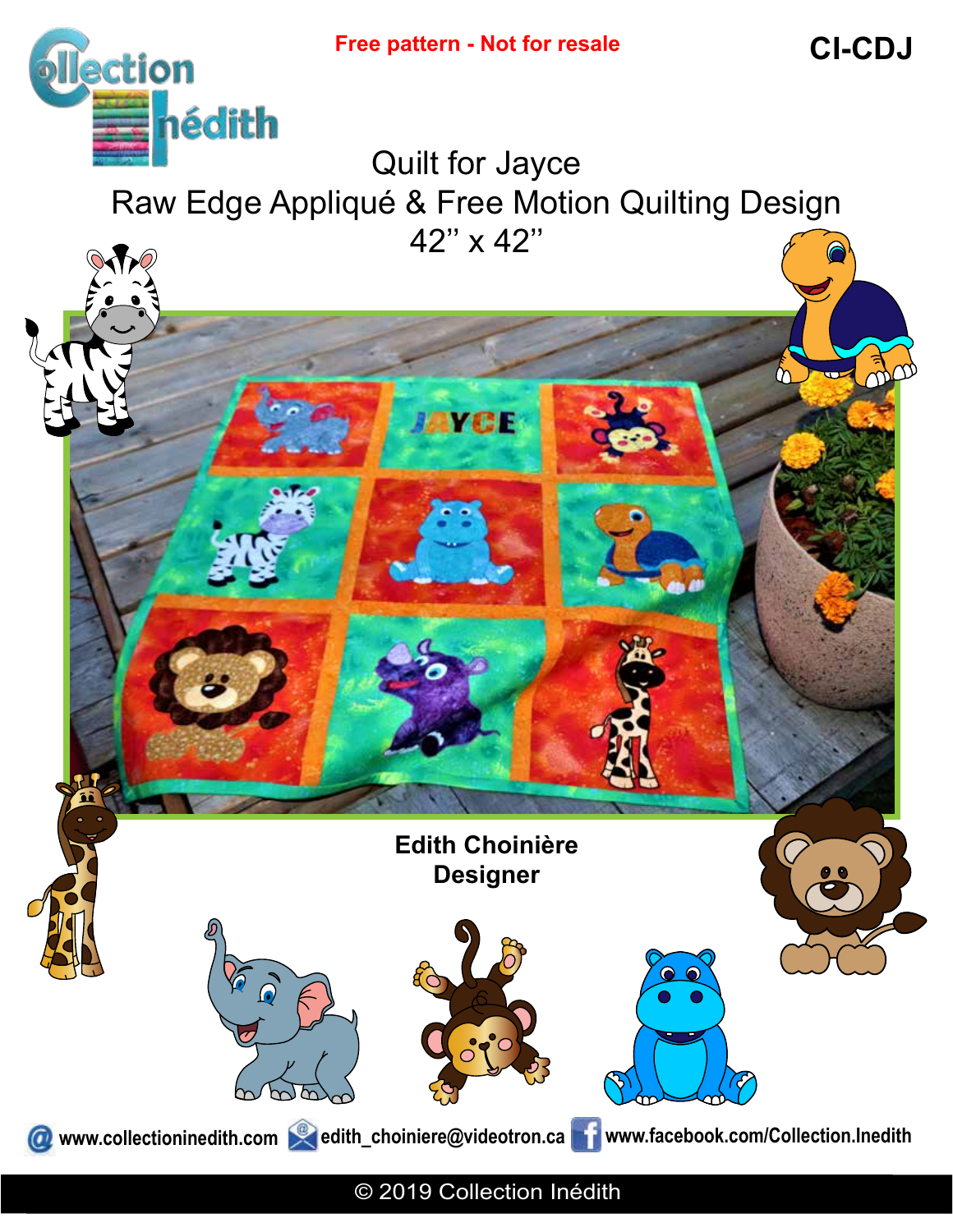













**Quilt for Jayce**

# Raw Edge Appliqué & Free Motion Quilting Design 42'' x 42''







Graphic illustrations, pictures and page set up by Édith Choinière



Email: edith\_choiniere@videotron.ca Facebook: www.facebook.com/Collection.Inedith Web site: www.collectioninedith.com YouTube Channel: Collection Inedith Instagram: collection\_inedith

2019 Collection Inédith

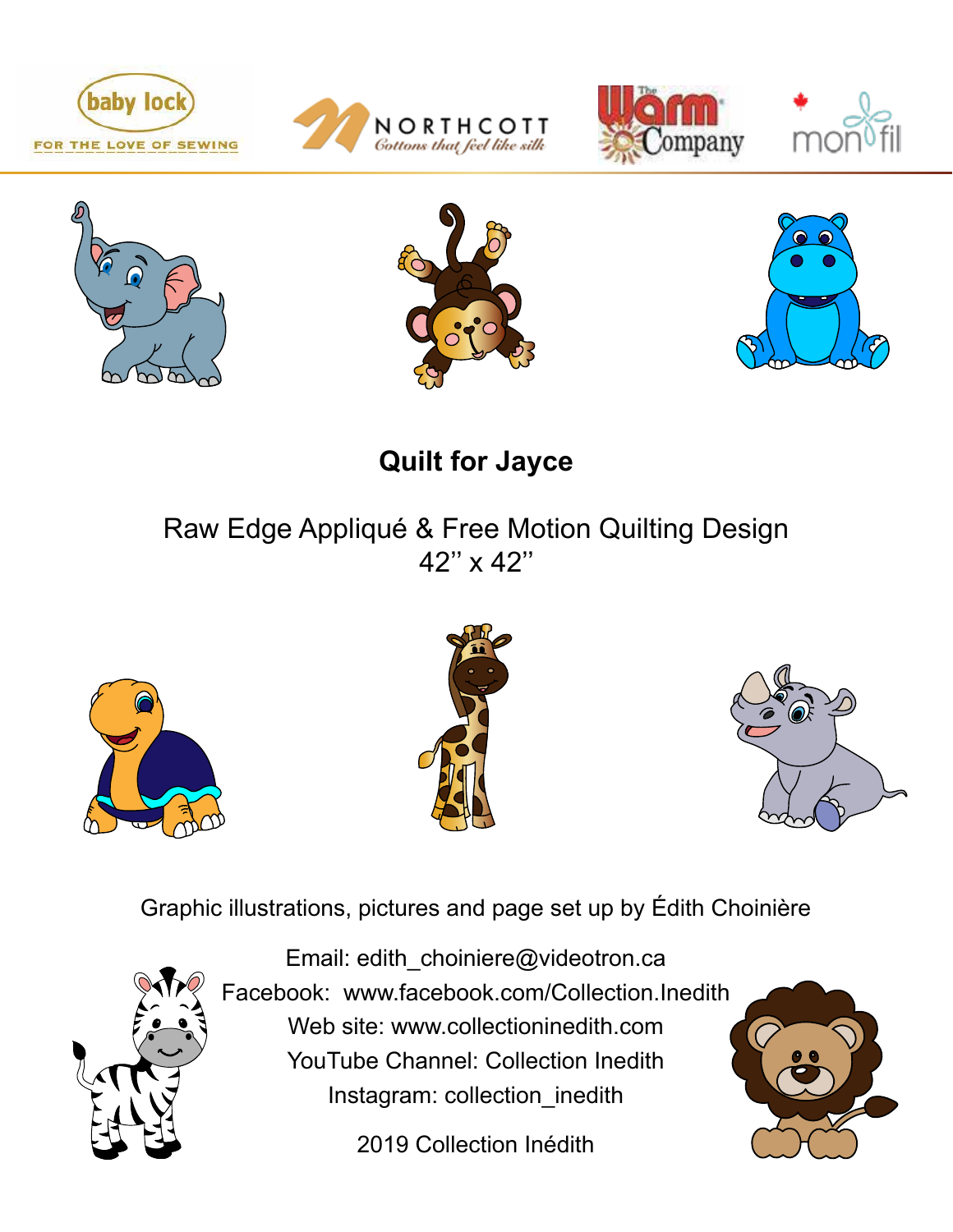## Quilt for Jayce

## Instructions for Raw Edge Appliqué with Free Motion Quilting Design

#### **Materials required:**

- 1. To trace the appliqués templates, you need a lightbox, a glass table top under which you can place a lamp or a window.
- 2. One piece of cotton batting 45'' x 45''
- 3. Tree packages of 5 sheets of 9'' x 12'' *Lite Steam-A-Seam 2*. If the Steam-A-Seam product is not available in your country, you could substitute it with Heat & Bond or Mysty Fuse or any other product that does the same thing.
- 4. Chalk pencil

#### **Fabrics**

To make the appliqués I suggest you use your scraps of fabrics and UFOs.

To do the background you will need the following: Orange fabric (background): 1 meter/yard Green fabric (background): 1 meter/yard Yellow fabric (sashing):  $\frac{3}{4}$  meter/yard Backing fabric: 1½ meter/yard (45'' x 45'').

#### **Threads**

To do the satin stitching or the tight zigzag, I used the Aurifil because it's a thin thread, about 50 weight. The stitch look more refine then a regular thread.

To do the Free Motion Quilting, I prefer using the Polyester Embroidery Threads, SuperB - 40 weight that I use for all my FMQ.

I will leave the selection of thread colors to you since you will be using different fabrics then mine.

#### **Preparing the appliqués**

- 1. Trace the appliqué templates on Lite Steam-A-Seam 2. For the baby's name in the middle of the top row, you will find the complete alphabet appliqué templates on the last pages of this pattern.
- 2. Cut out the interior of the Lite Steam-A-Seam 2 template and leave 5/8'' on the edge.
- 3. Fuse the appliqués on the wrong side of the fabric selection and press.
- 4. Cut each appliqué individually.
- 5. Assemble the appliqués as shown on the page titled ''Fabric Selection & Guide to position the Appliqués'' of each baby animal.

If it's your first experience working with this product, look for the tutorial on the how to work with the ''Steam-A-Seam 2'' and some tips on how to place the appliqués on the background fabric perfectly and in just a few minutes. To find the Tutorial on my YouTube Channel, look for :

#### **Collection Inédith - Steam-A-Seam 2 - Helpful tips**

It is recommended to dry press the Lite Steam-A-Seam 2 on the fabric. That being said, I always use steam to press. BUT, in order to keep my iron clean, I place a very cheap loose leaf paper on top of my appliqué and I never had any problems. The decision to dry or steam press is yours to make.



**1 meter = 39'' 1 yard = 36'' 1 inch = 2.5 cm 44 inches = 112 cm**

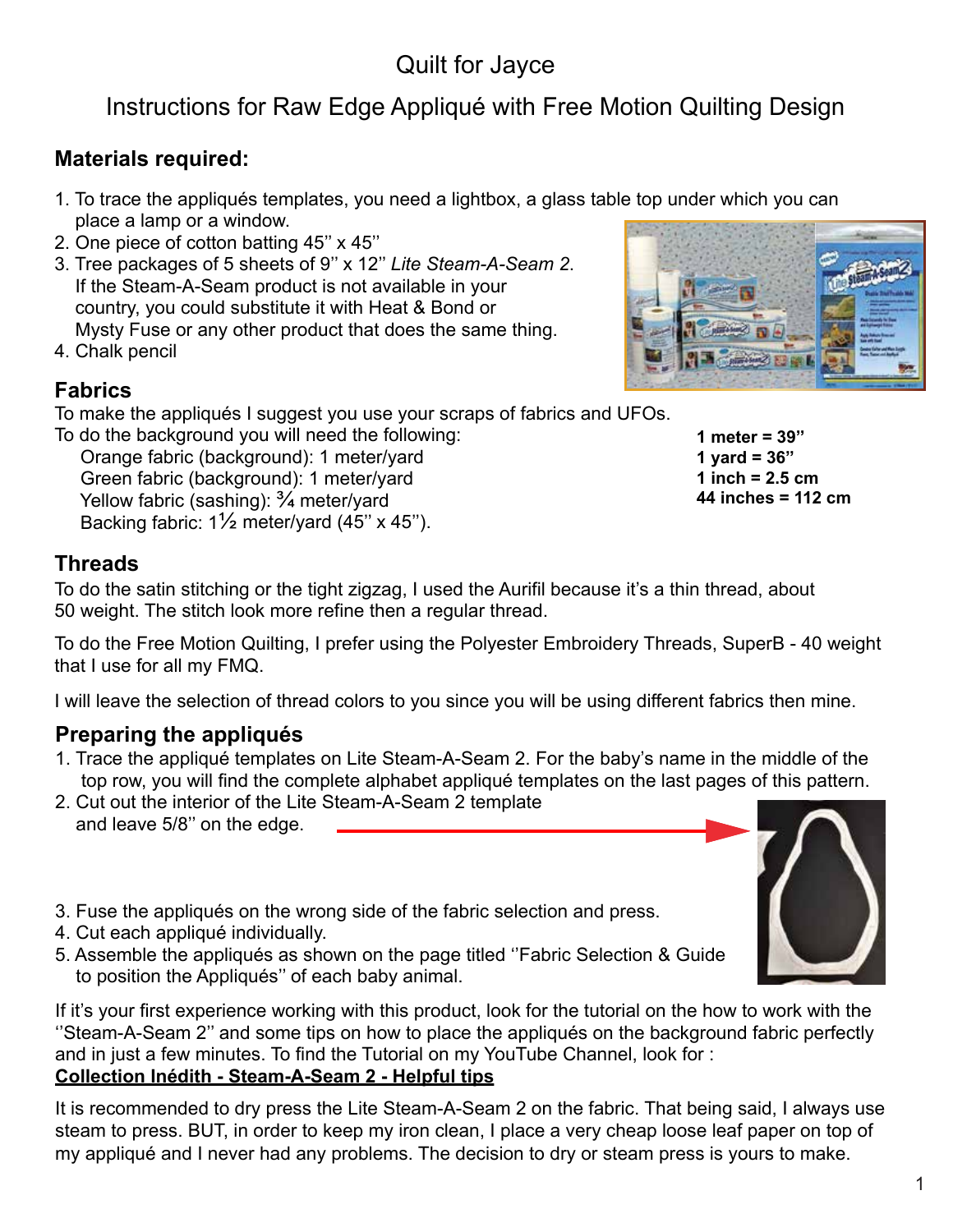## Quilt for Jayce

## Instructions for Raw Edge Appliqué with Free Motion Quilting Design (Cont'd)

#### **Preparing the background**

- 1. Cut 4 pieces of green fabric 14'' x 14'' (for the Baby's name, Zebra, Turtoise and Rhino)
- 2. Cut 5 pieces of orange fabric 14'' x 14'' ( for the Elephant, Monkey, Hippo, Lion and Giraffe)
- 3. Place each baby animal appliqués on top of the background fabric and center the baby animal. See my design on the cover page to figure out if you want to keep the same arrangement or if you want to switch the baby animals around.
- 4. When you are satisfied with the look, press each block to fuse the baby animal on the background fabric.
- 5. With a white chalk pencil, trace the lines that will give the animals it's baby look. You will use Free Motion Quilting to do some of the lines like the eyebrows for example. With each block pattern, you will find the instructions to trace the lines.

### **Preparing the block for satin stitching (tight zigzag)**

- 1. Cover the back of each block with a stabilizer that you will tear off when the stitching is done.
- 2. For the satin stitch, I used Aurifil threads, 50 weight and the setting of the stitch width at 2.0 and a stitch length at 0.2.
- 3. Satin stitch the contour of each appliqué with your choice of thread colors.
- 4. When your block is done, tear off the stabilizer in the back.

## **Assembling the blocks**

1. Cut 6 strips of yellow fabric 2'' wide x 14'' long and sew the blocks together as shown here.



2. Cut 2 strips of yellow fabric 2'' wide x 42'' long and sew the strip to the row, as shown here.



3. Sew the three rows together



Note: Do not do the sashing until you are done the Free Motion Quilting.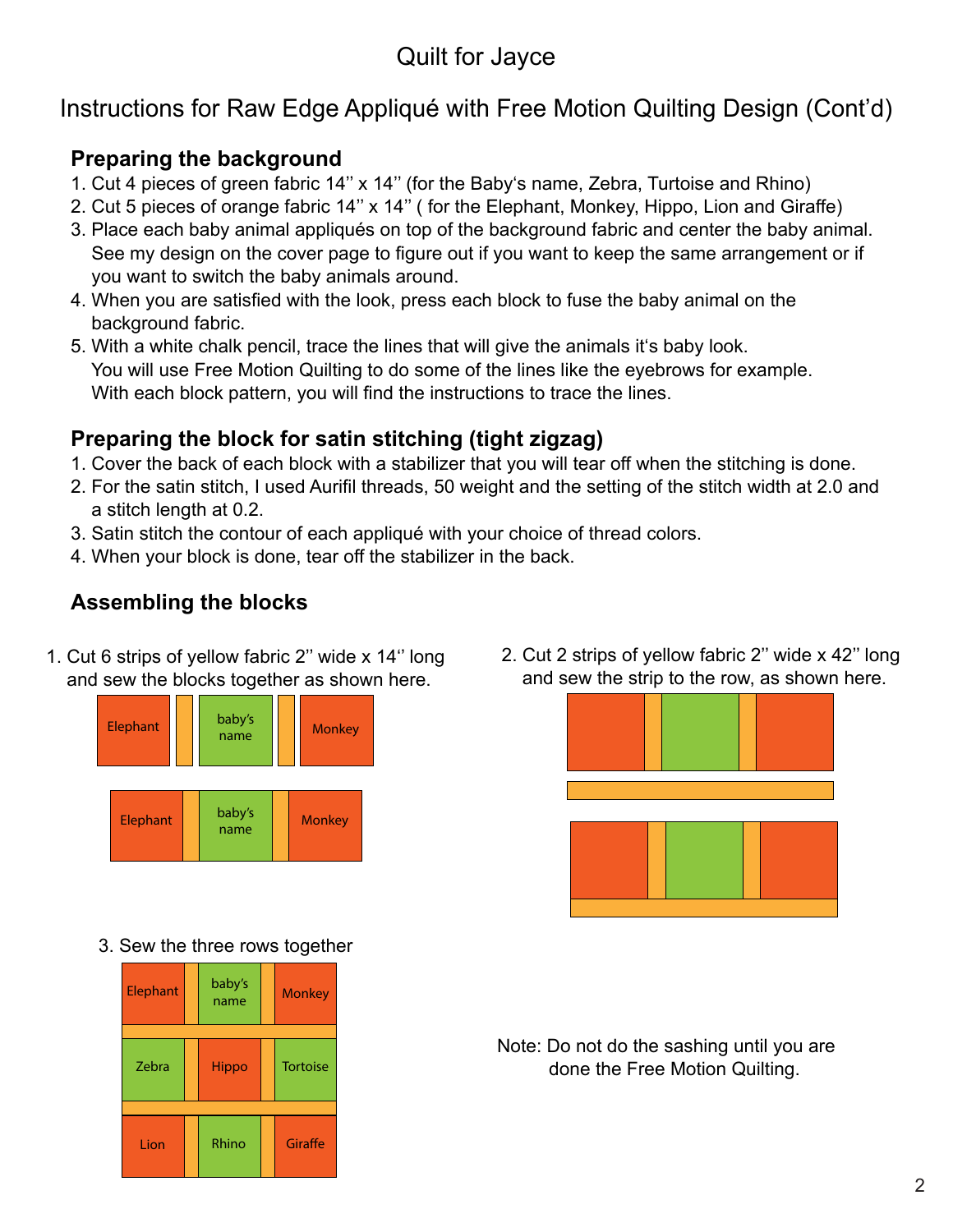## Instructions for Raw Edge Appliqué with Free Motion Quilting Design (Cont'd)

### **Free Motion Quilting**

- 1. Add the batting and the backing to top layer of the quilt.
- 2. I first started the FMQ by doing meanders on each background block so that the quilt will be less puffy when I start working on each baby animals. Do the center block (Hippo) first, followed by the Zebra and the Tortoise. Then do the Rhino and the baby's name and finish with the four corners.
- 3. Next, to quilt the baby animals, I secured all the satin stitches (zigzag) I had done for each appliqué, by doing a straight stitch on both sides of the zigzag <u> Elizio di Tolonio di Tolonio di Tolonio di Biblio di Biblio di Biblio di Biblio di Biblio di Biblio di Biblio</u> (blue dotted line) to prevent it from unravelling.
- 4. When that was done, I did the FMQ lines that I had traced with a white chalk pencil. You will find the instructions on the page titled ''Fabric selection & guide to position the appliqués''.
- 5. Finally, I did some more meanders on the baby animal itself.

To see pictures of each completed block, go to my website and look under the tab '' Free Stuff'' and click on the tab ''Free patterns''.

#### **Sashing**

To finish the quilt I did a French border or miter border.

- 1. Cut 5 strips of yellow fabric, 3'' wide x 44'' long
- 2. Sew them end to end to make a strip 220'' long or 560 cm

If you don't know how to make a french or miter border, I've made a tutorial a long time ago. It's in French, but just by watching, you will understand how it's done. The title of the tutorial is:

#### **''Collection Inédith - Bordure française pour courtepointe/patchwork''**

or follow the following link: **https://www.youtube.com/watch?v=-PdqR5O8koE**

#### **NOTE:**

You don't need to do as much Free Motion quilting as I did. I'm a bit insecure and I might have over done it. So, just have fun with it and do what feels right to you.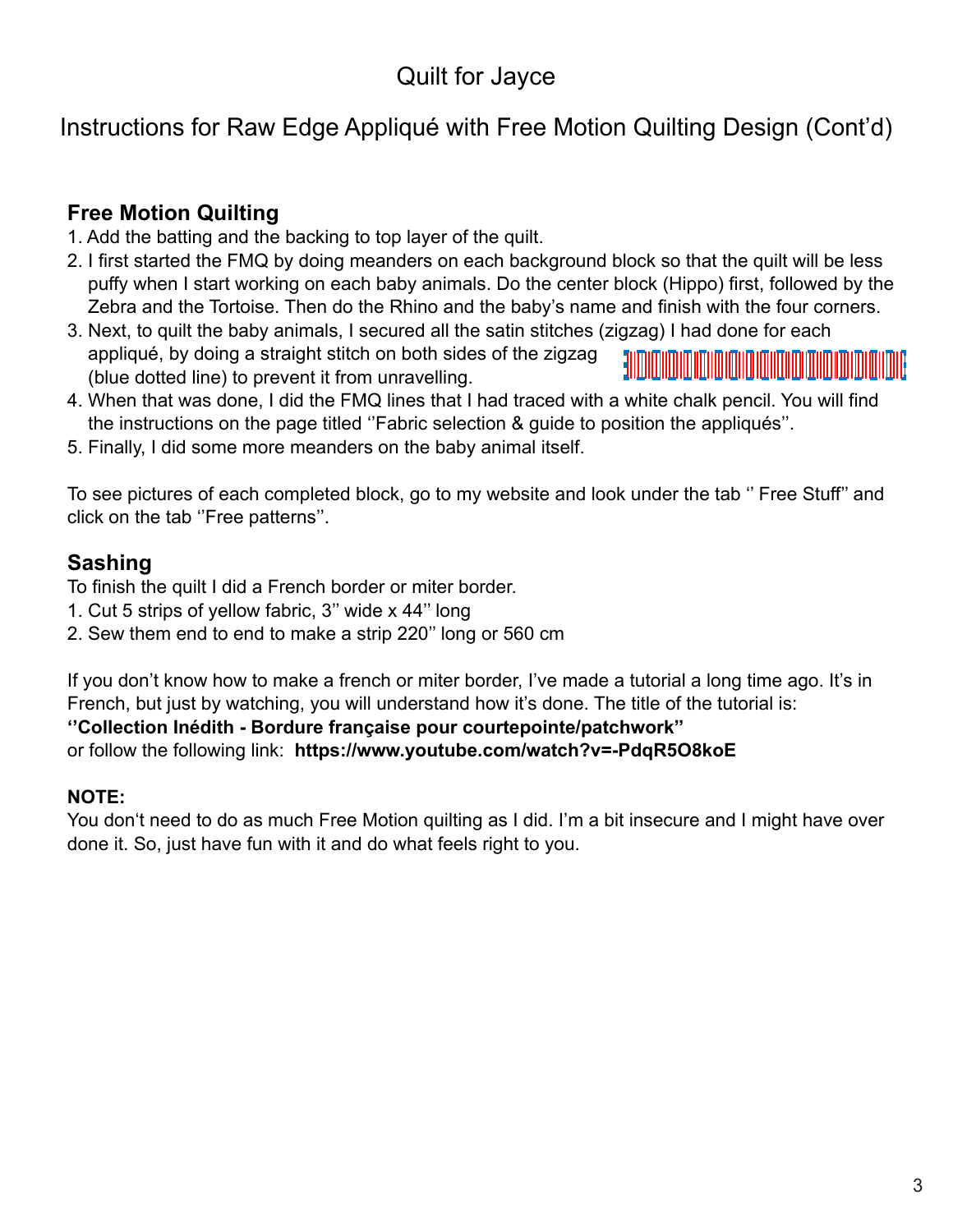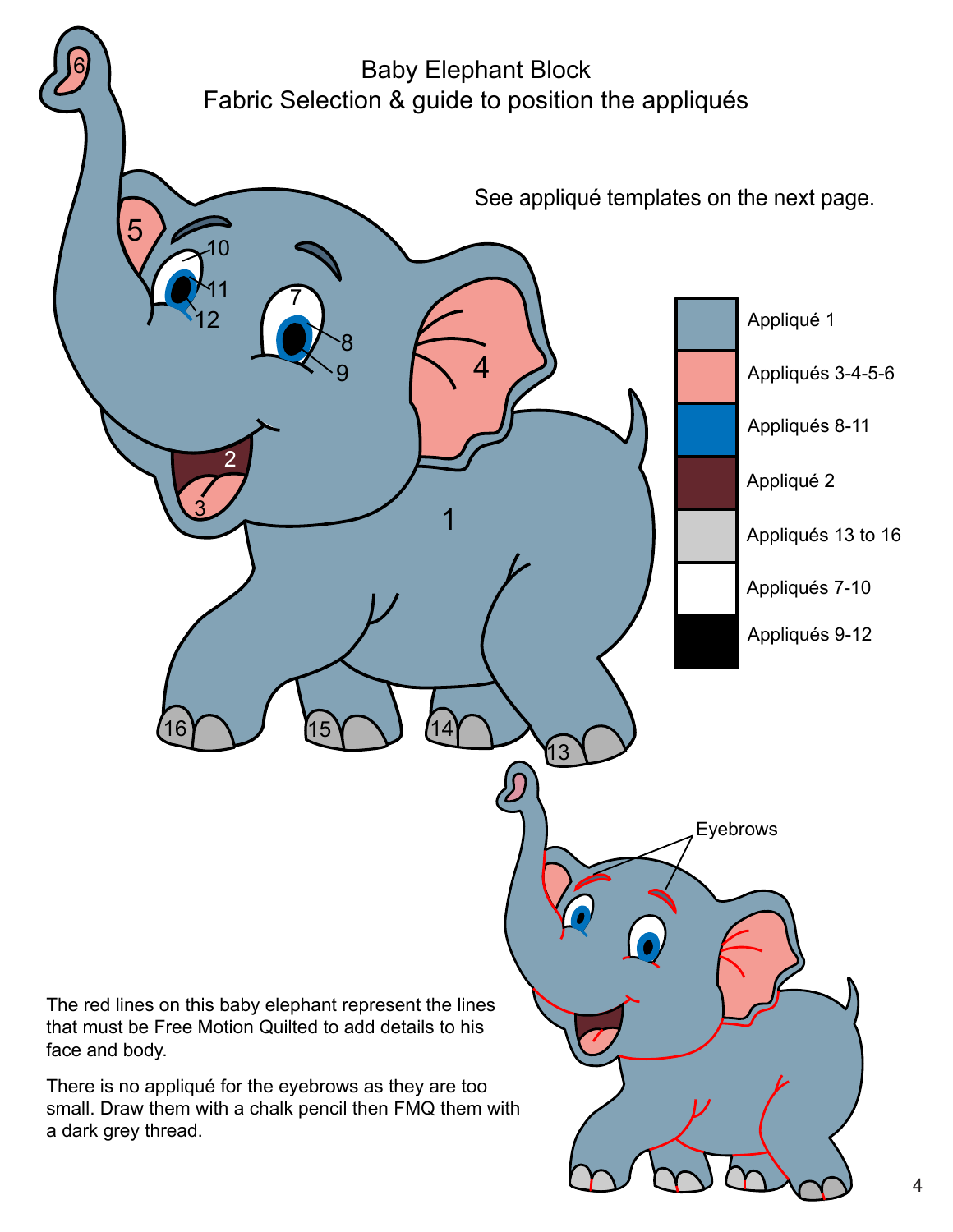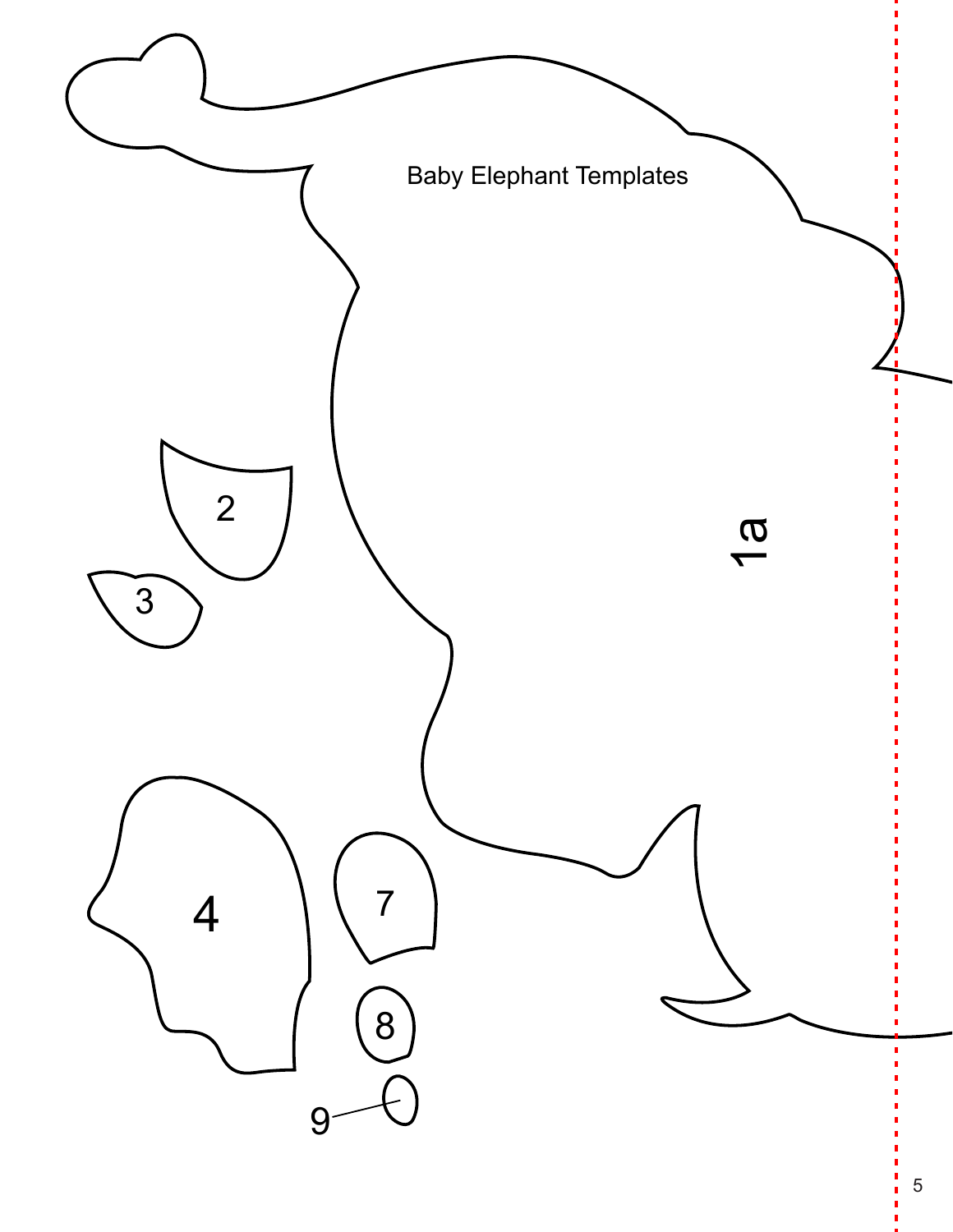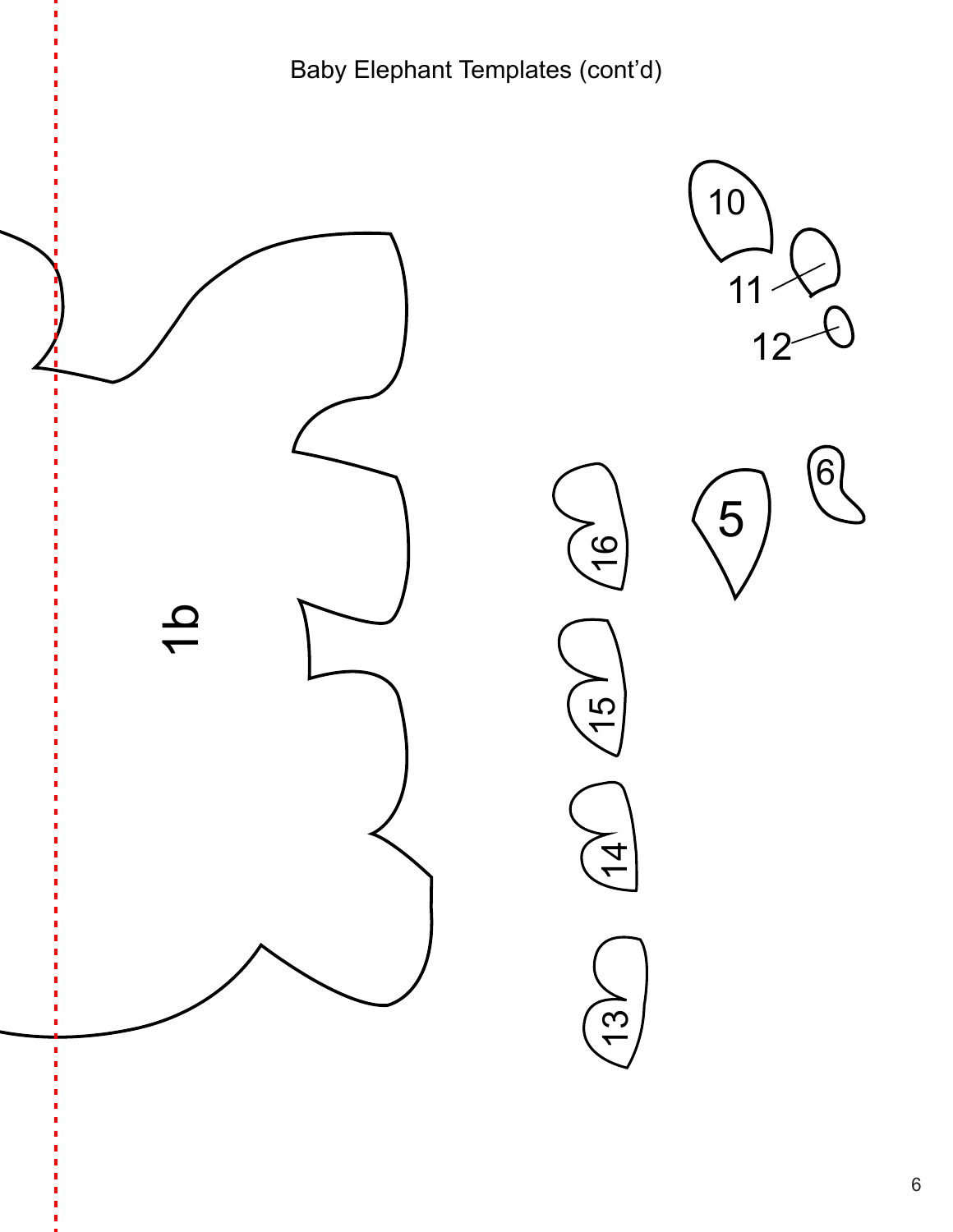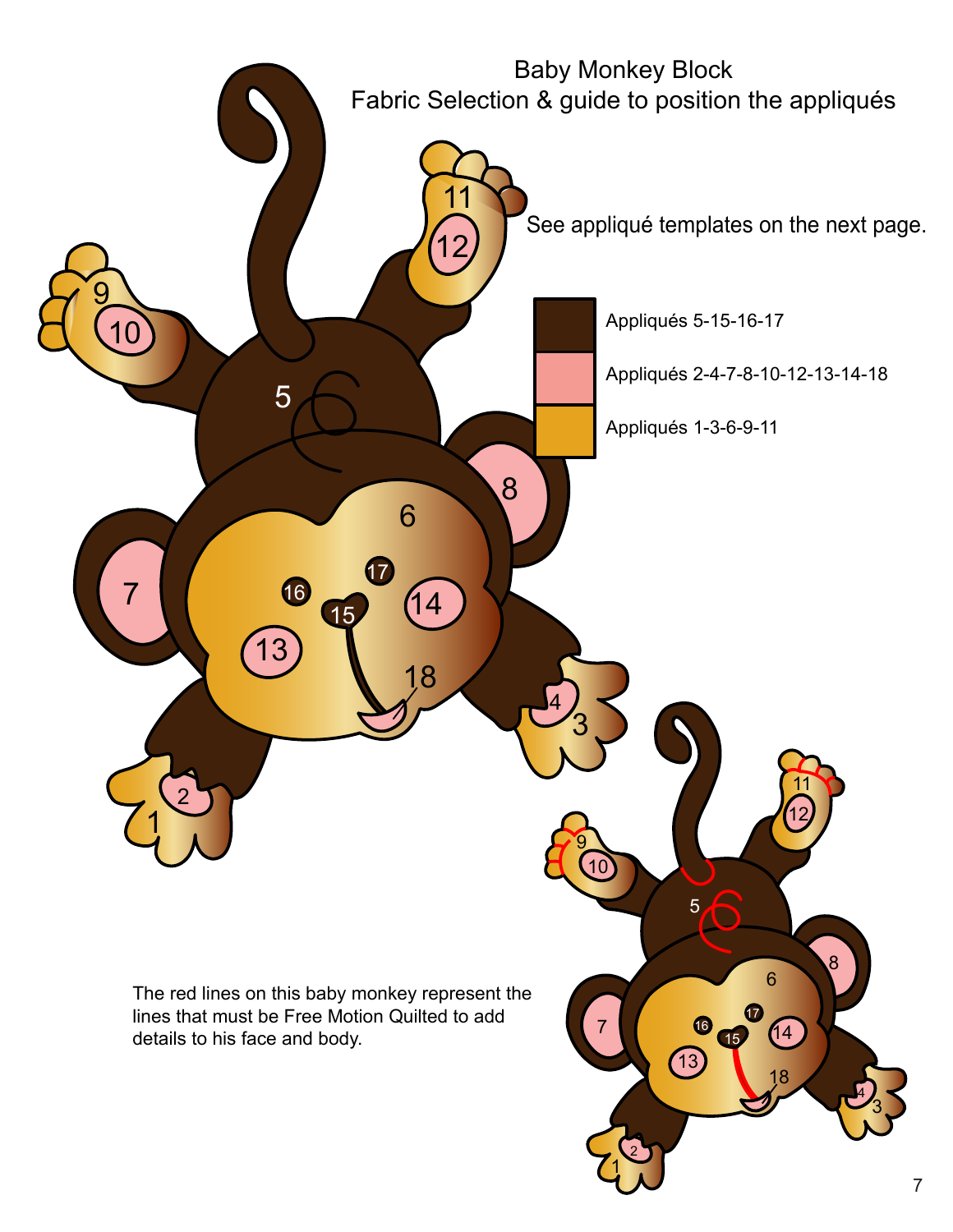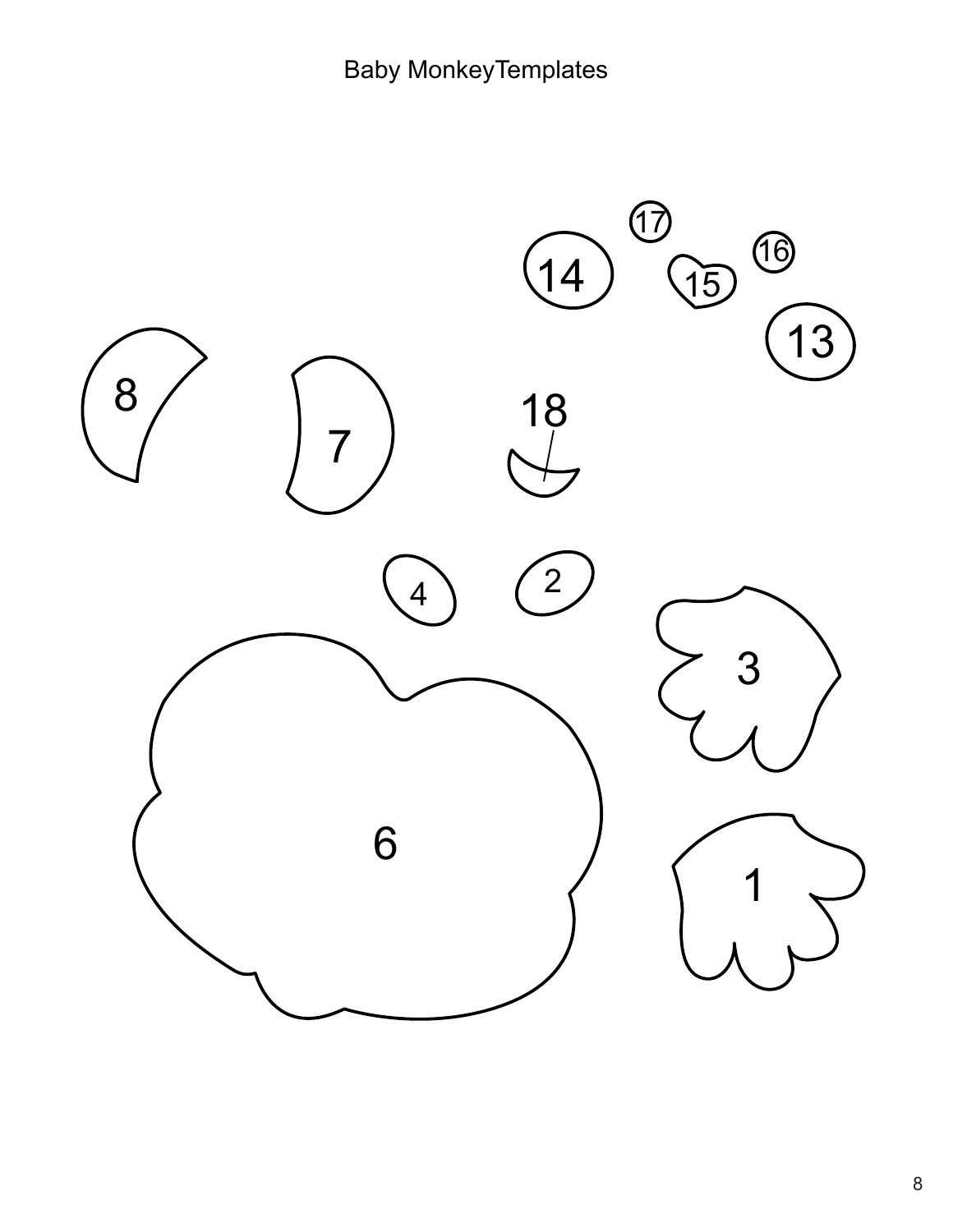Baby MonkeyTemplates (Cont'd)

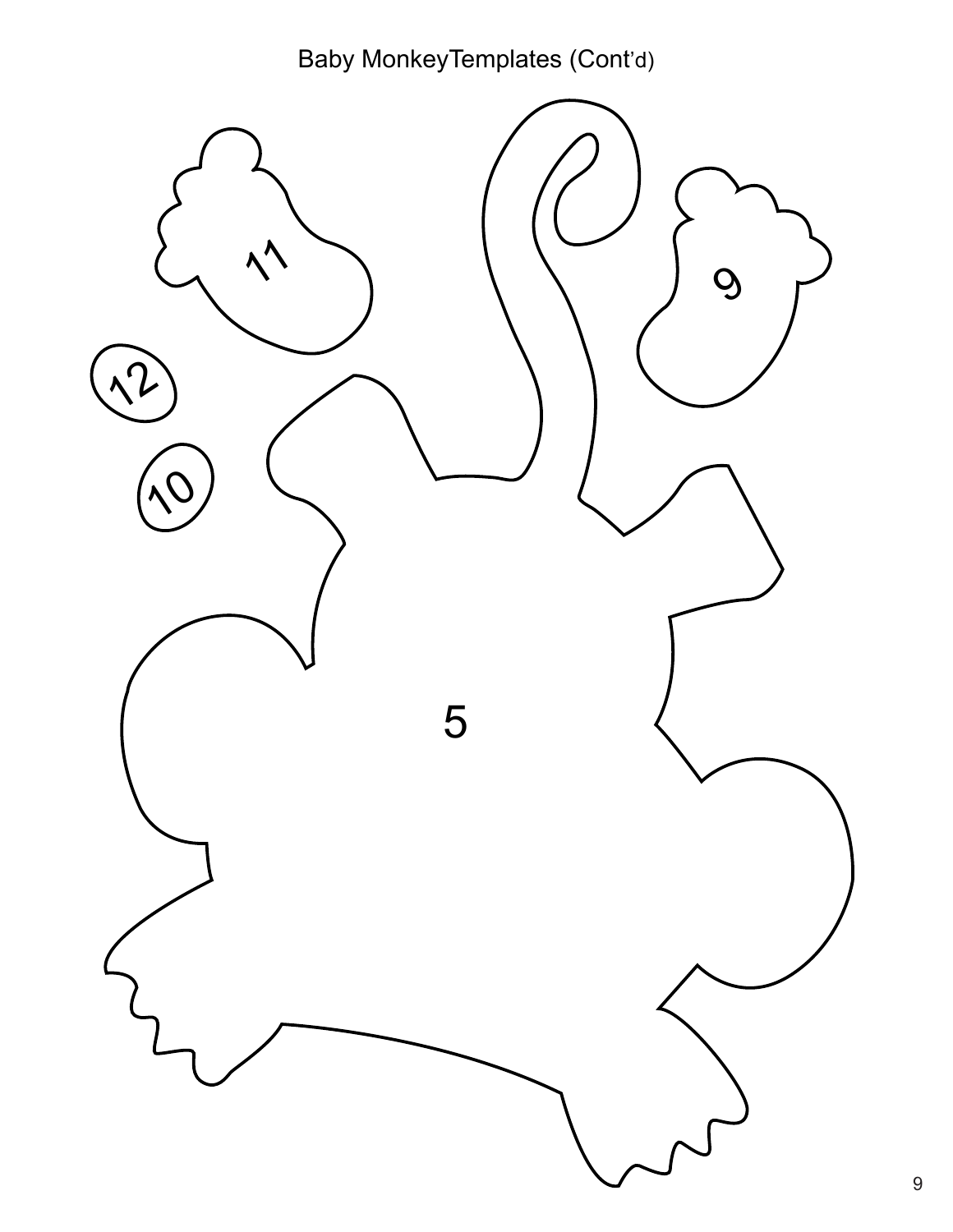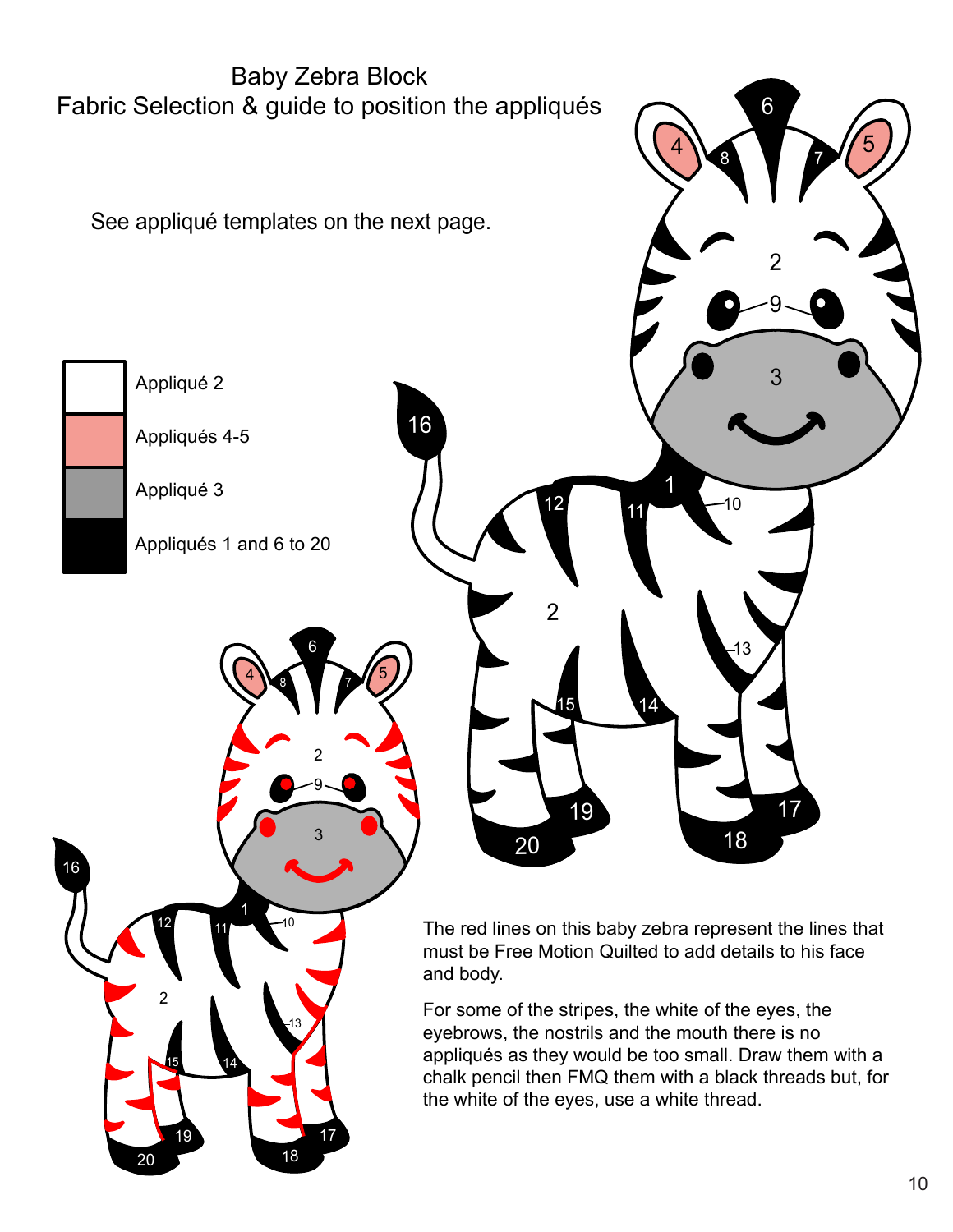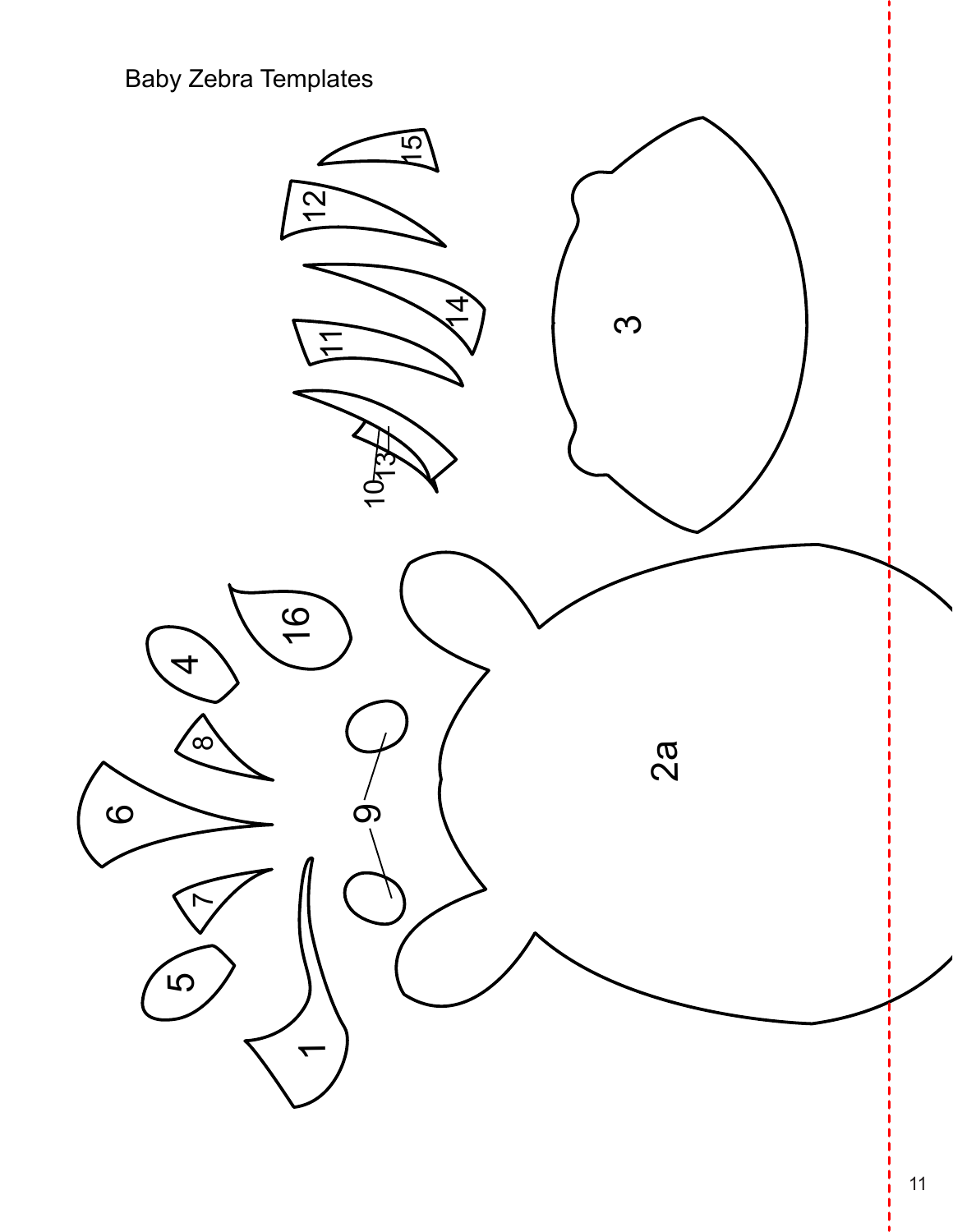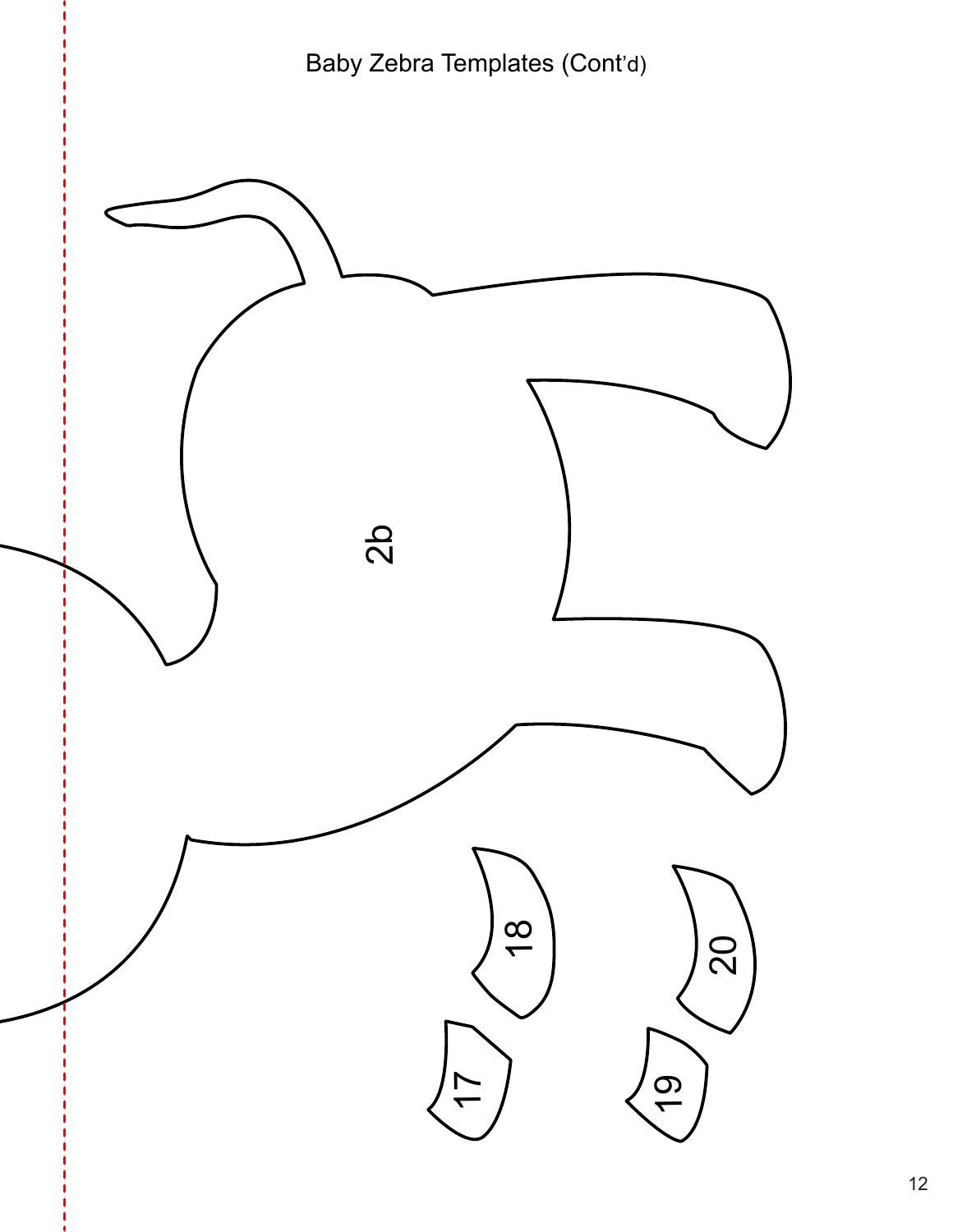## Baby Hippo Block Fabric Selection & guide to position the appliqués





Appliqués 3-10-11-12-14-18

Appliqué 1

Appliqués 2-4-5-7-9

Appliqués 6-8-13-15-16-17

See red lines:

You will have to FMQ the teeth of the baby hippo with white thread and between the toes on appliqués 15 and 16 with black thread.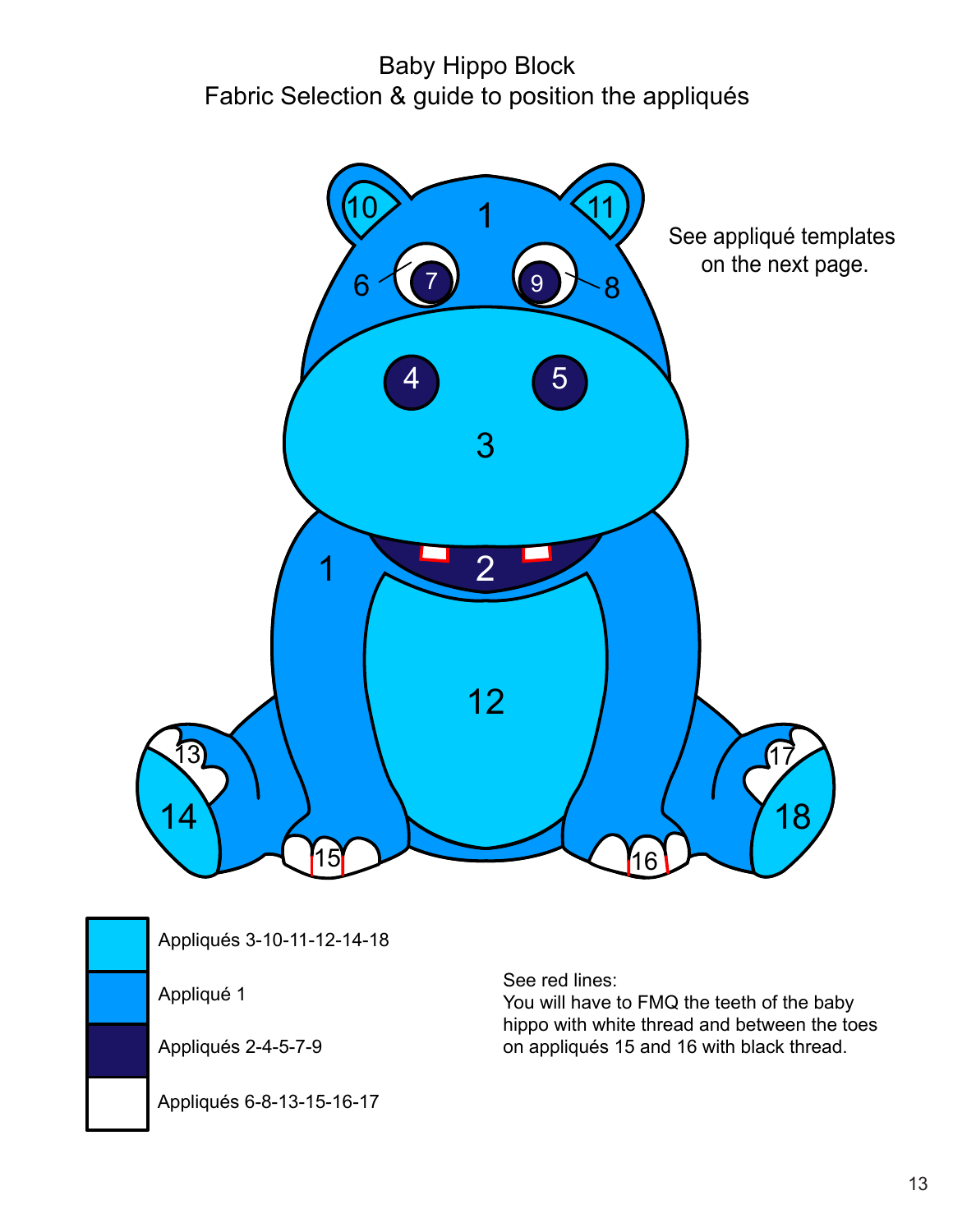Baby Hippo Templates Baby Hippo Templates

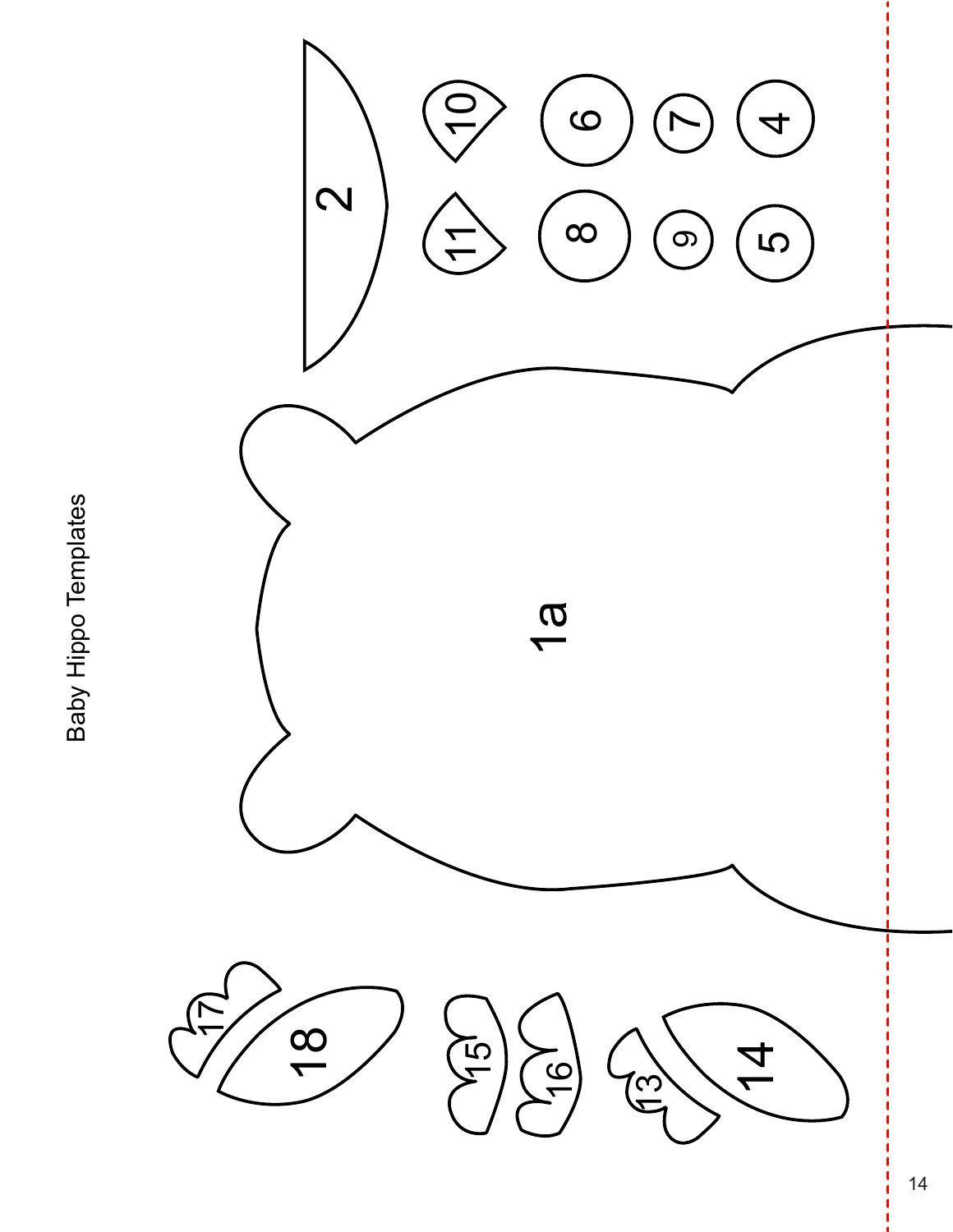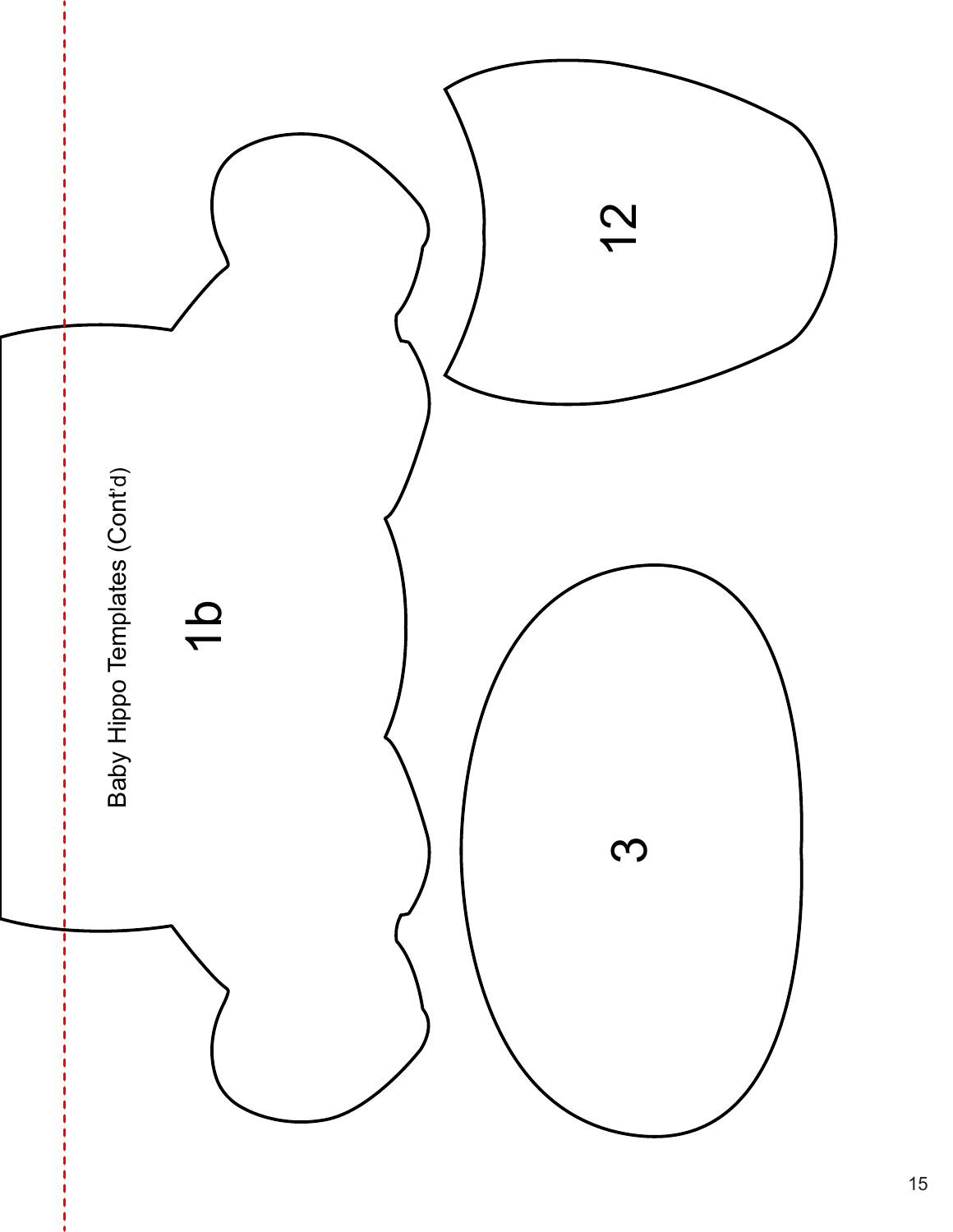## Baby Tortoise Block Fabric Selection & guide to position the appliqués

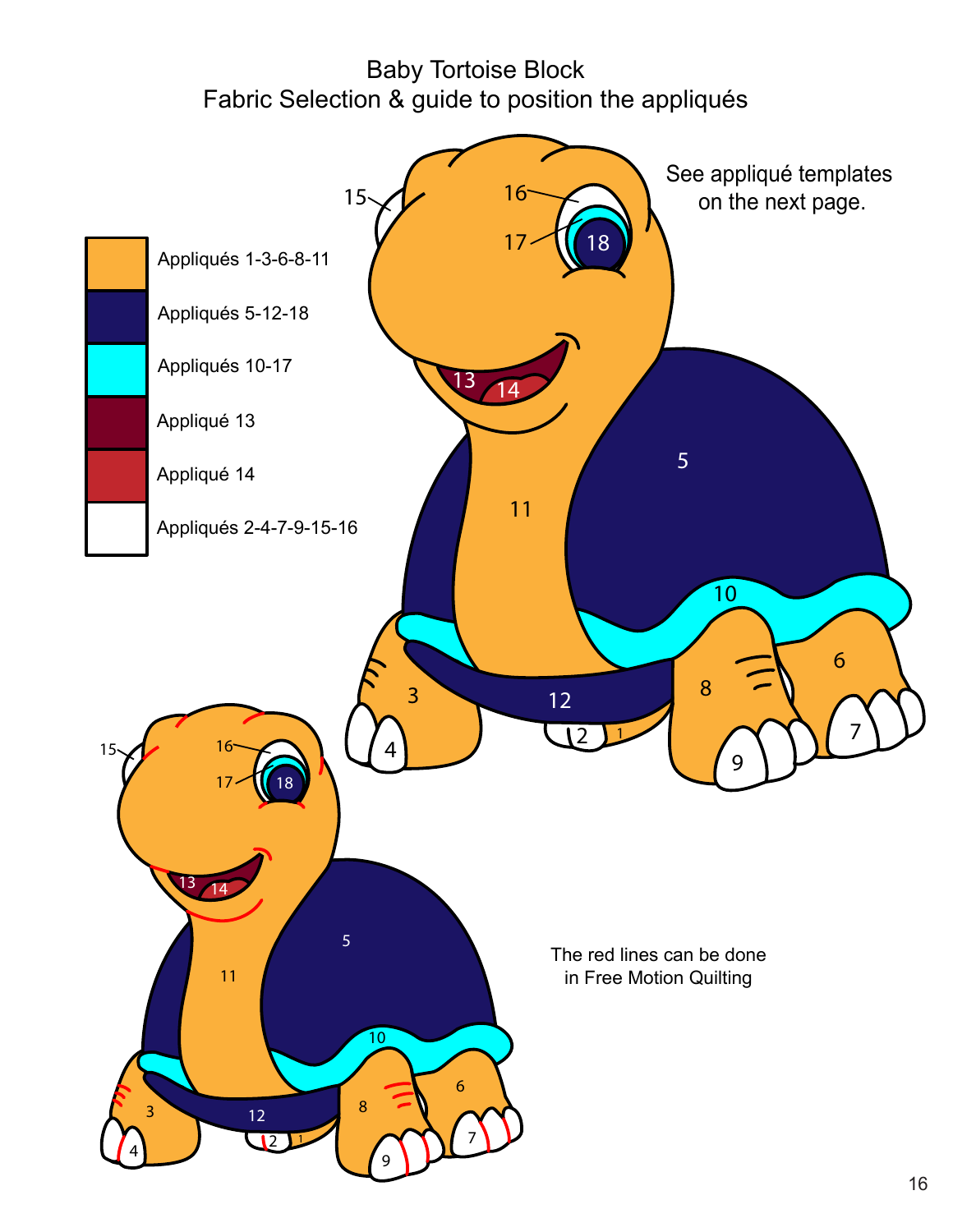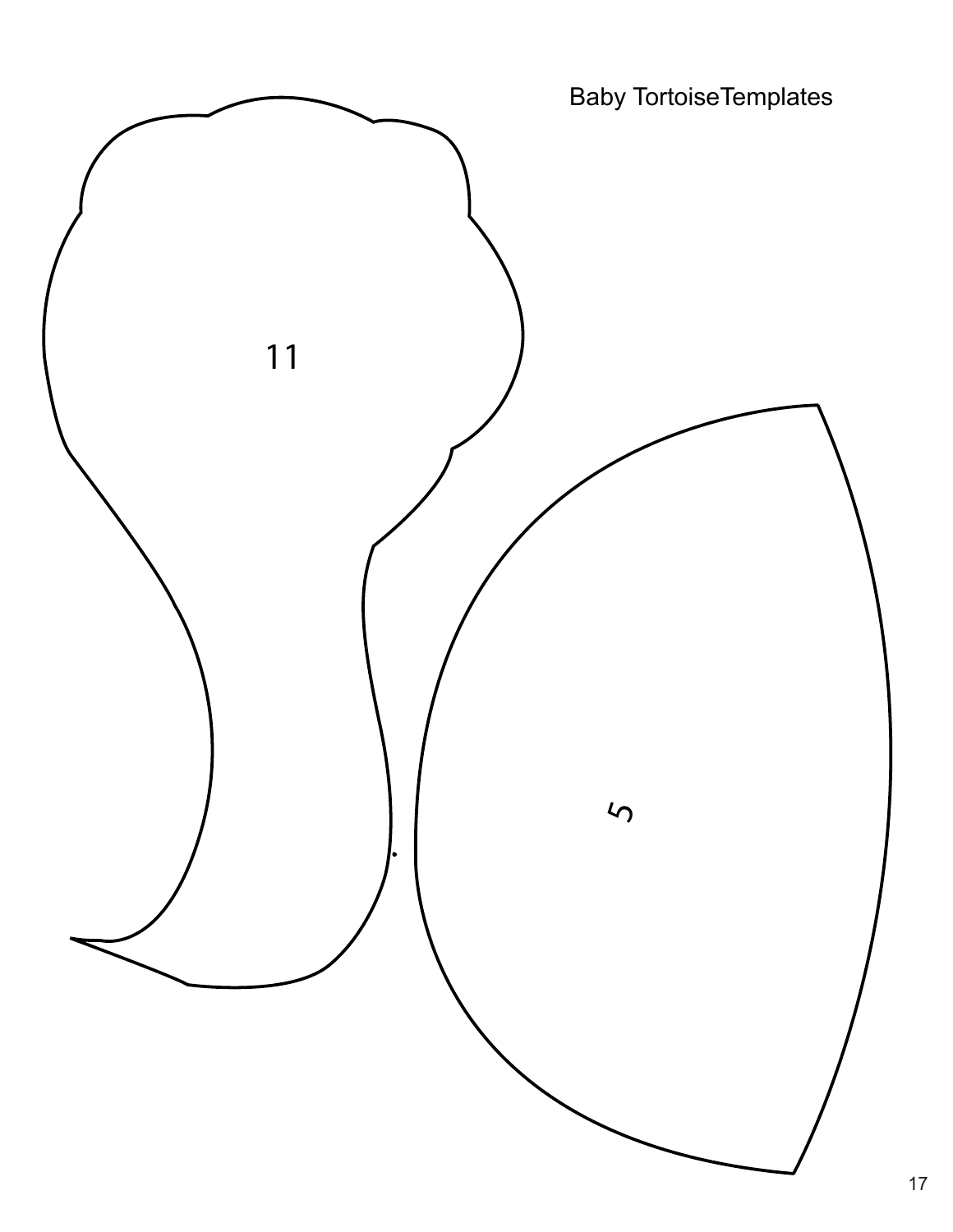Baby TortoiseTemplates (Cont'd)

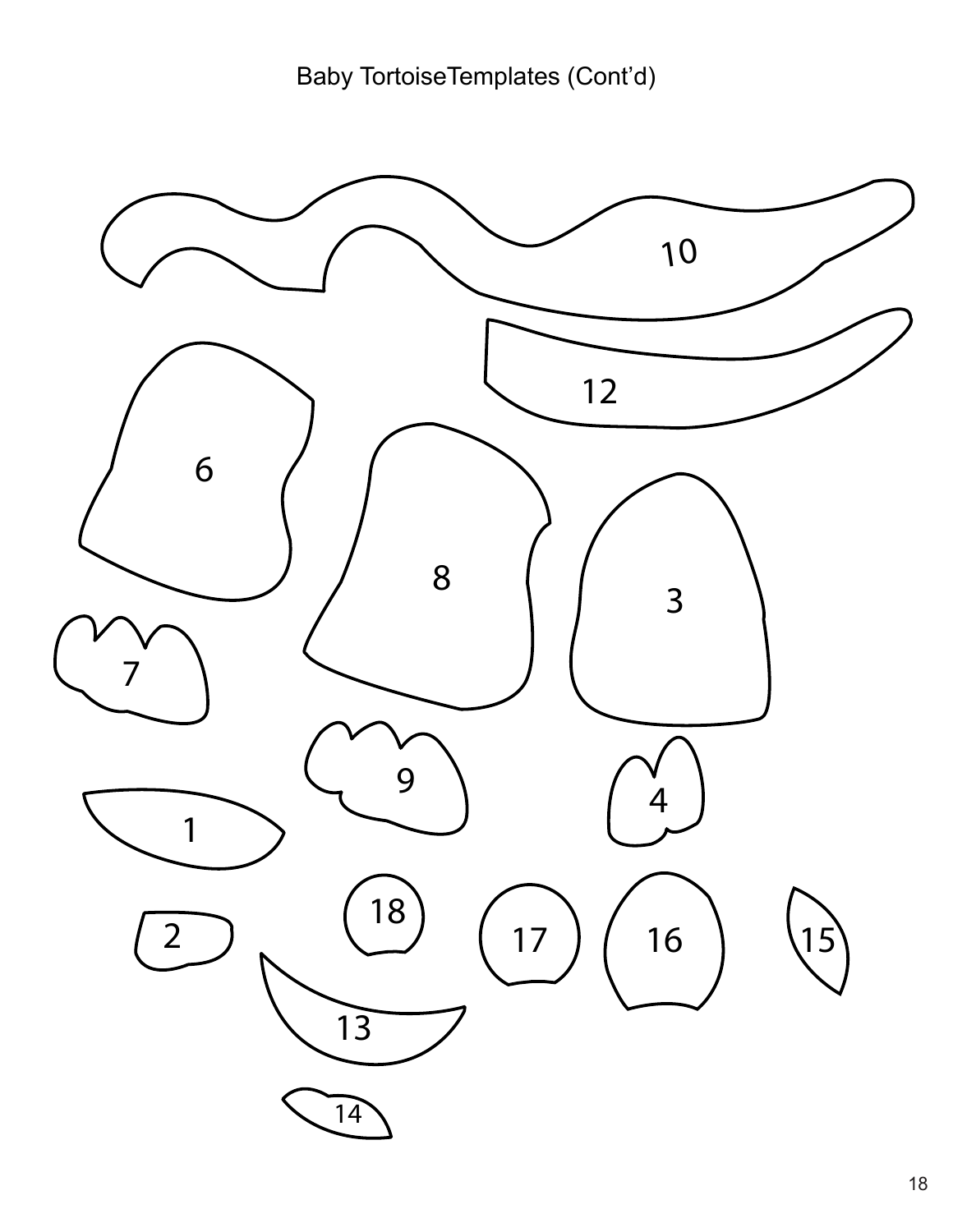# Appliqués 1-3 Appliqués 4-5-6 Appliqués 2-7-9-10-11 Appliqué 8  $3 \sqrt{5}$   $3 \sqrt{5}$  Baby Lion Block Fabric Selection & guide to position the appliqués The red lines can be done in Free Motion Quilting See appliqué templates on the next page.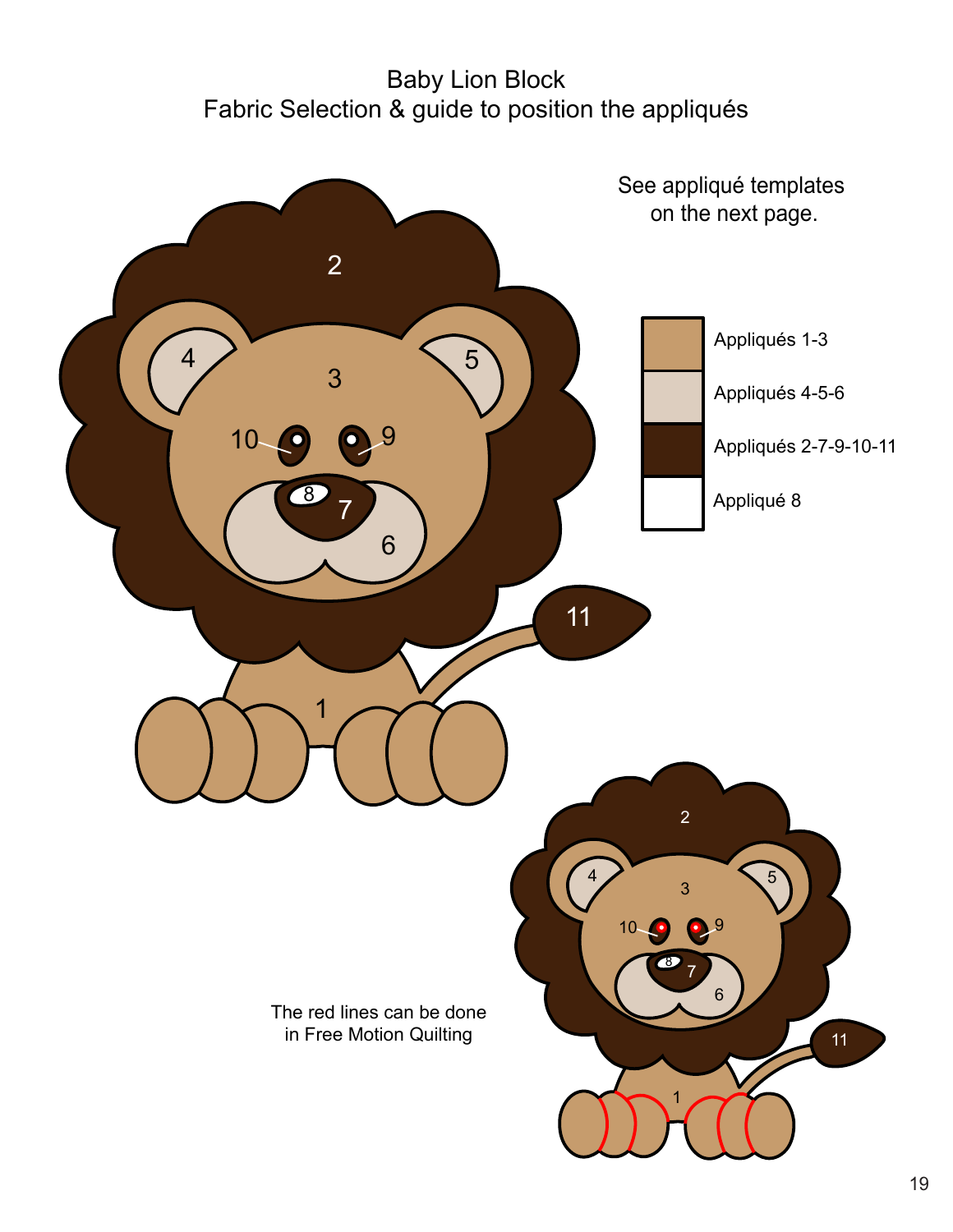Baby Lion Templates

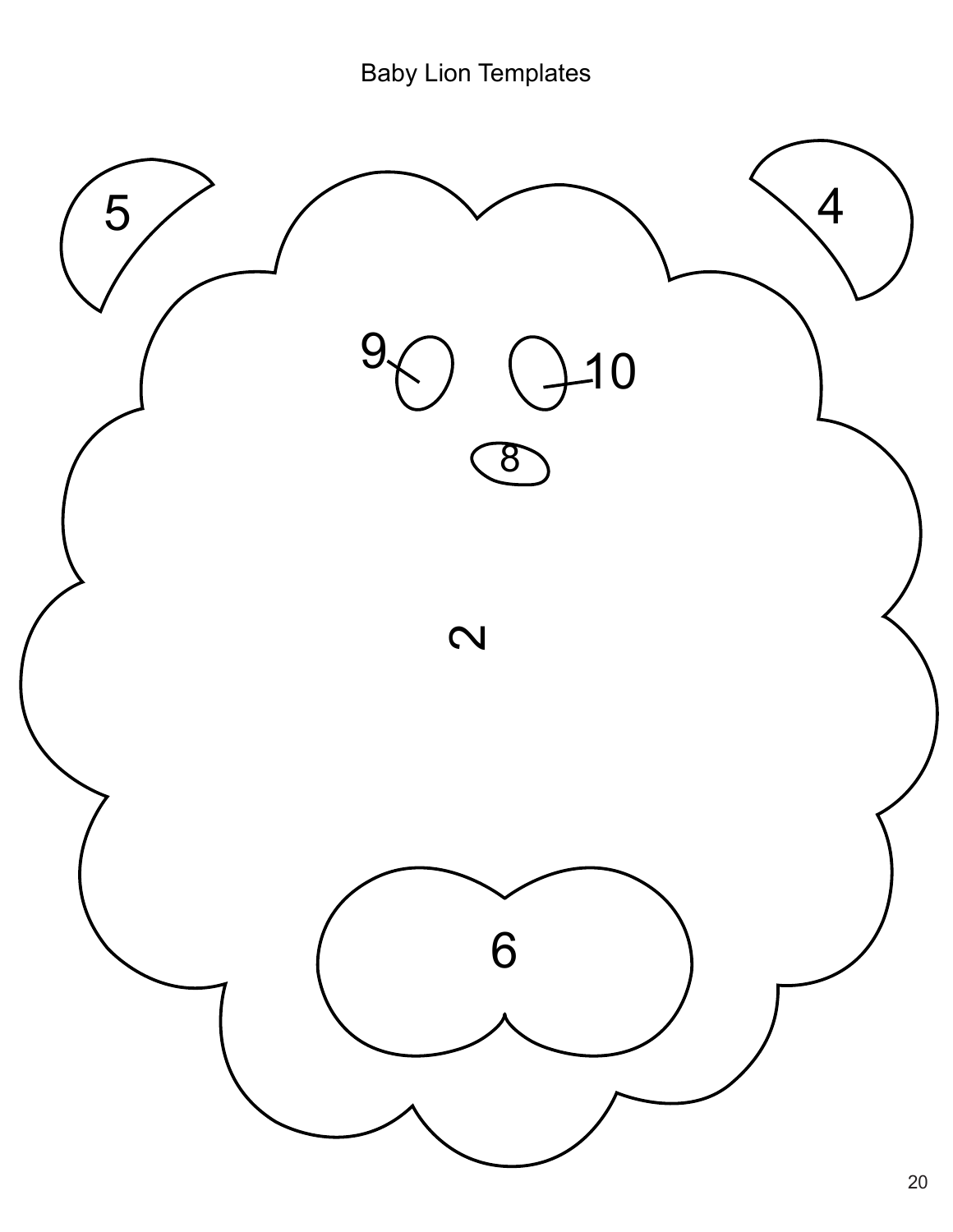Baby Lion Templates (Cont'd)

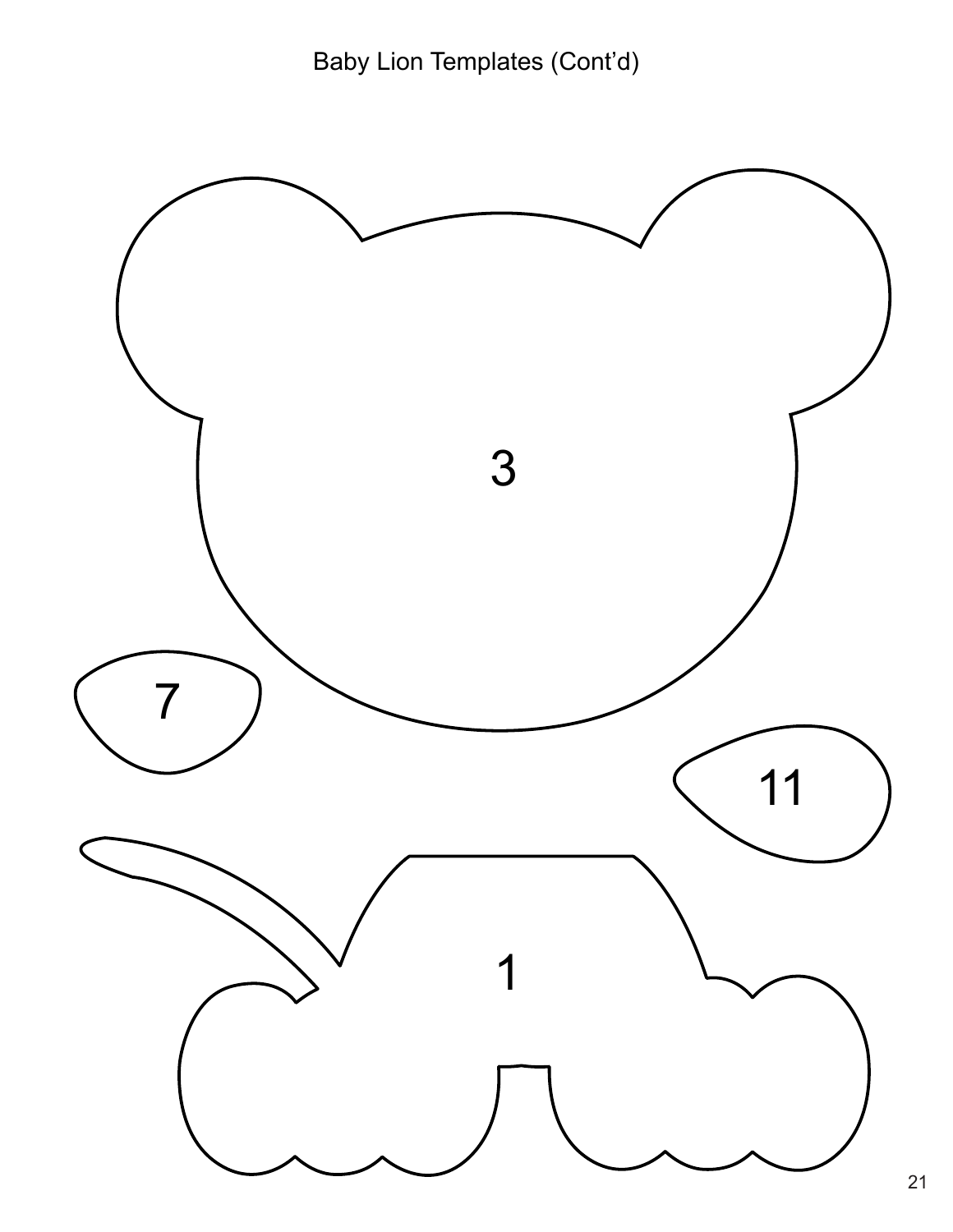## Baby Rhino Block Fabric Selection & guide to position the appliqués

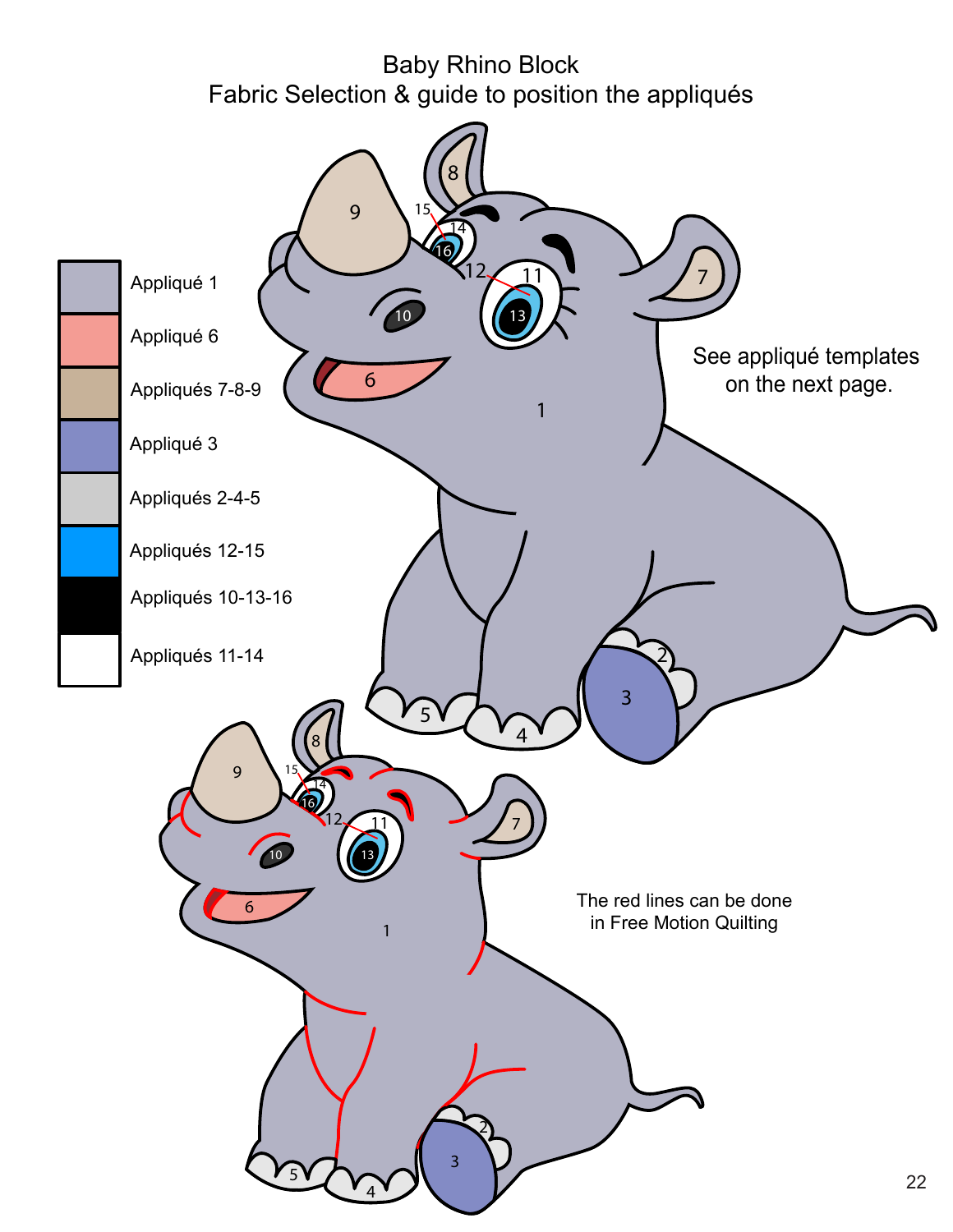Baby Rhino Templates Baby Rhino Templates

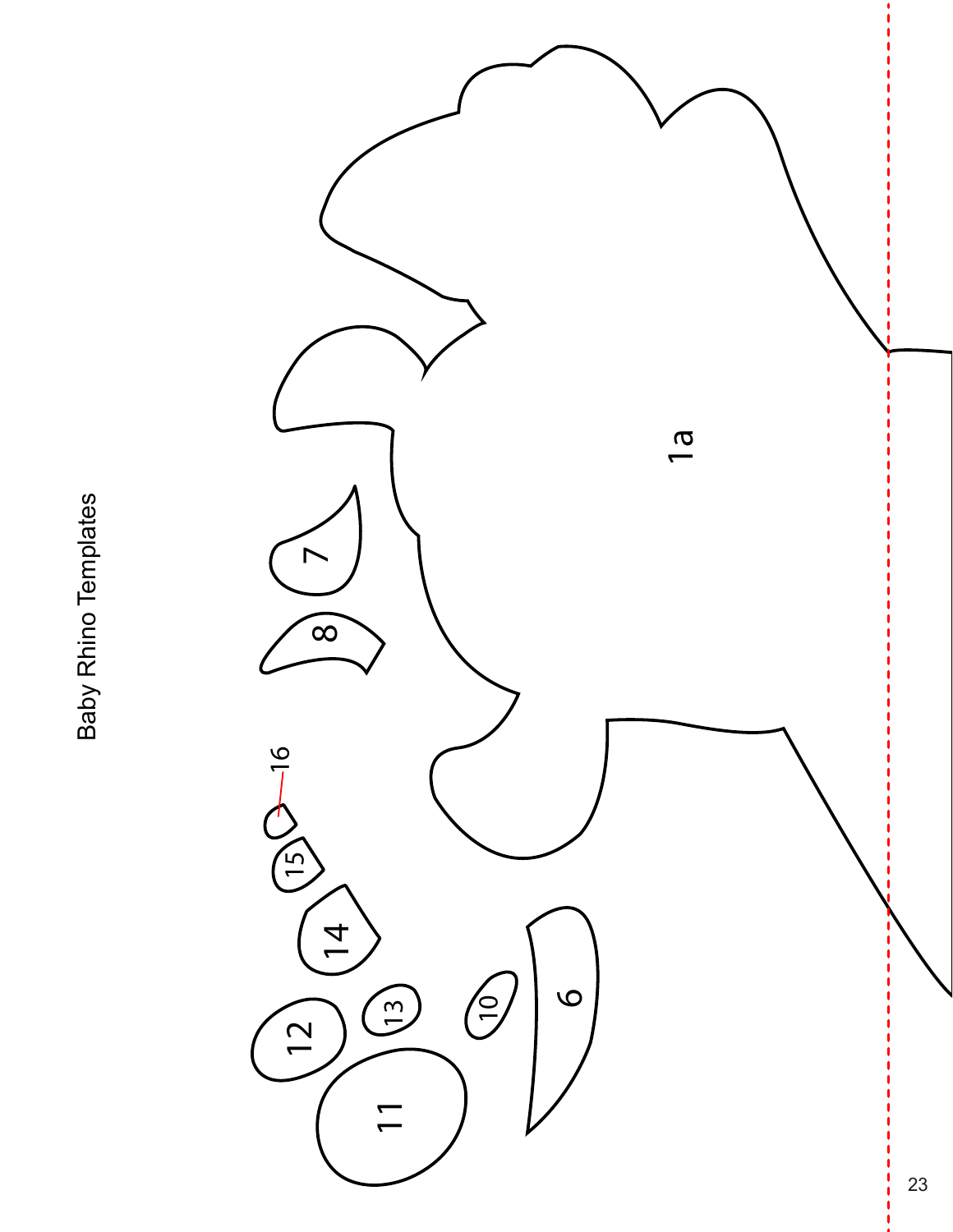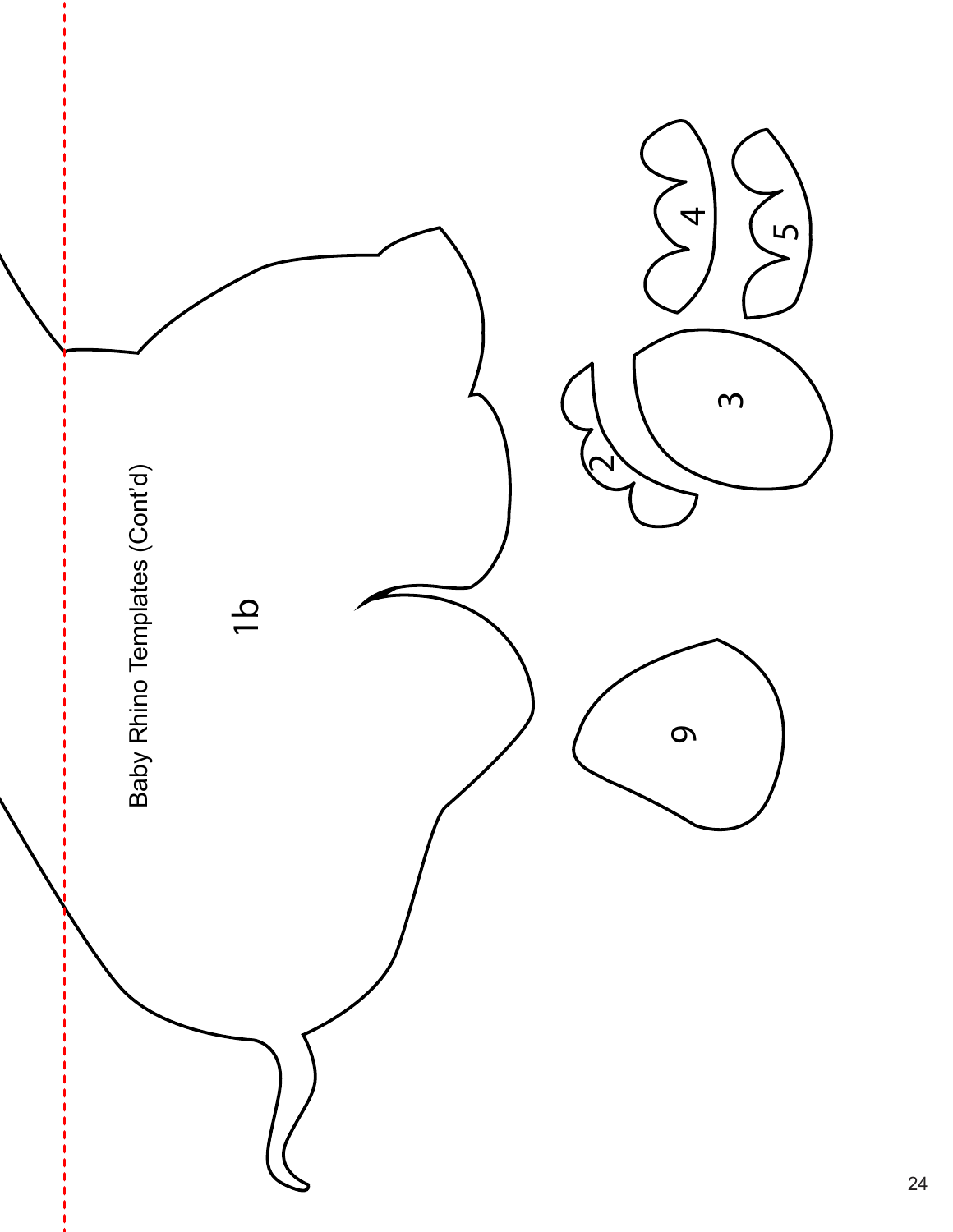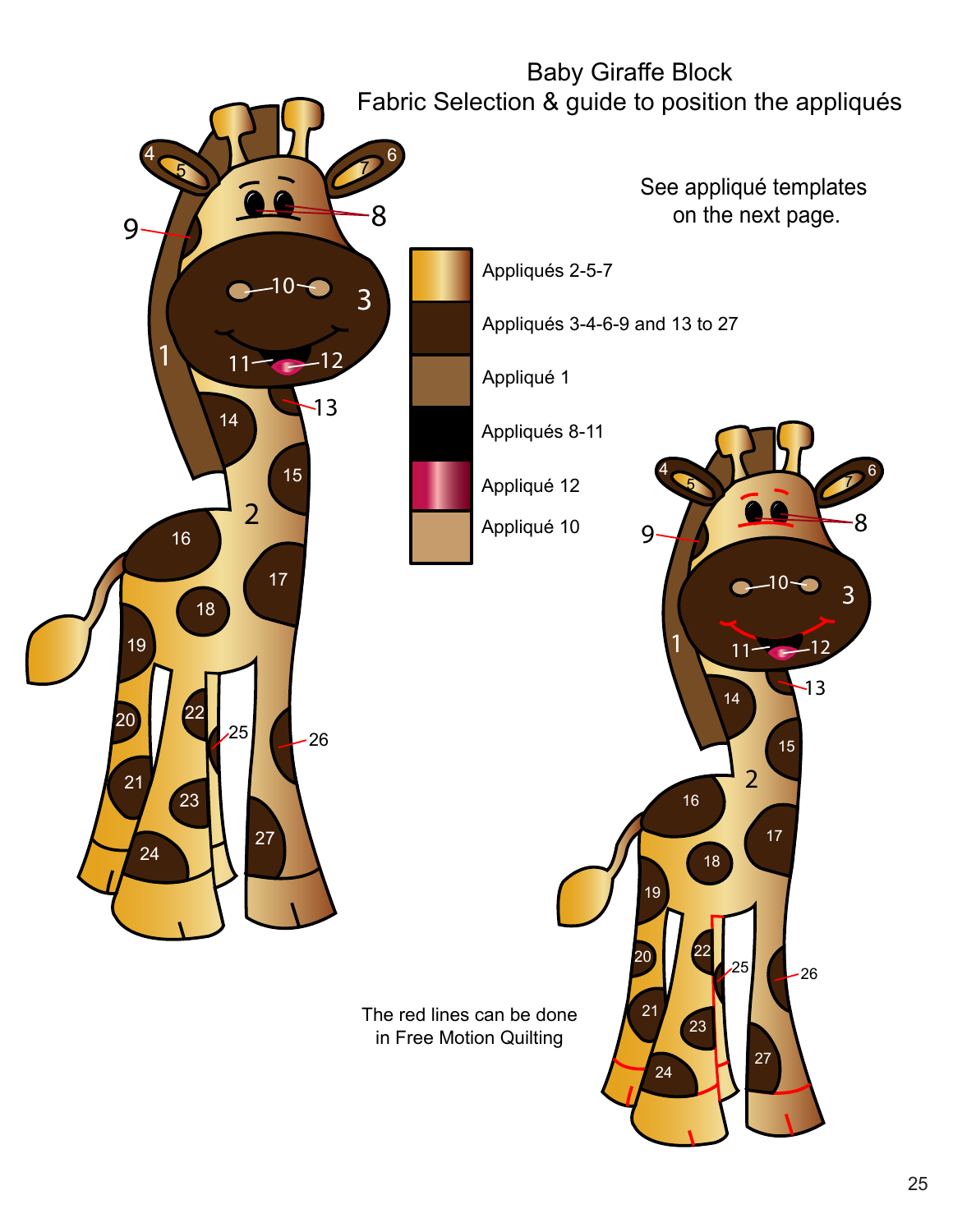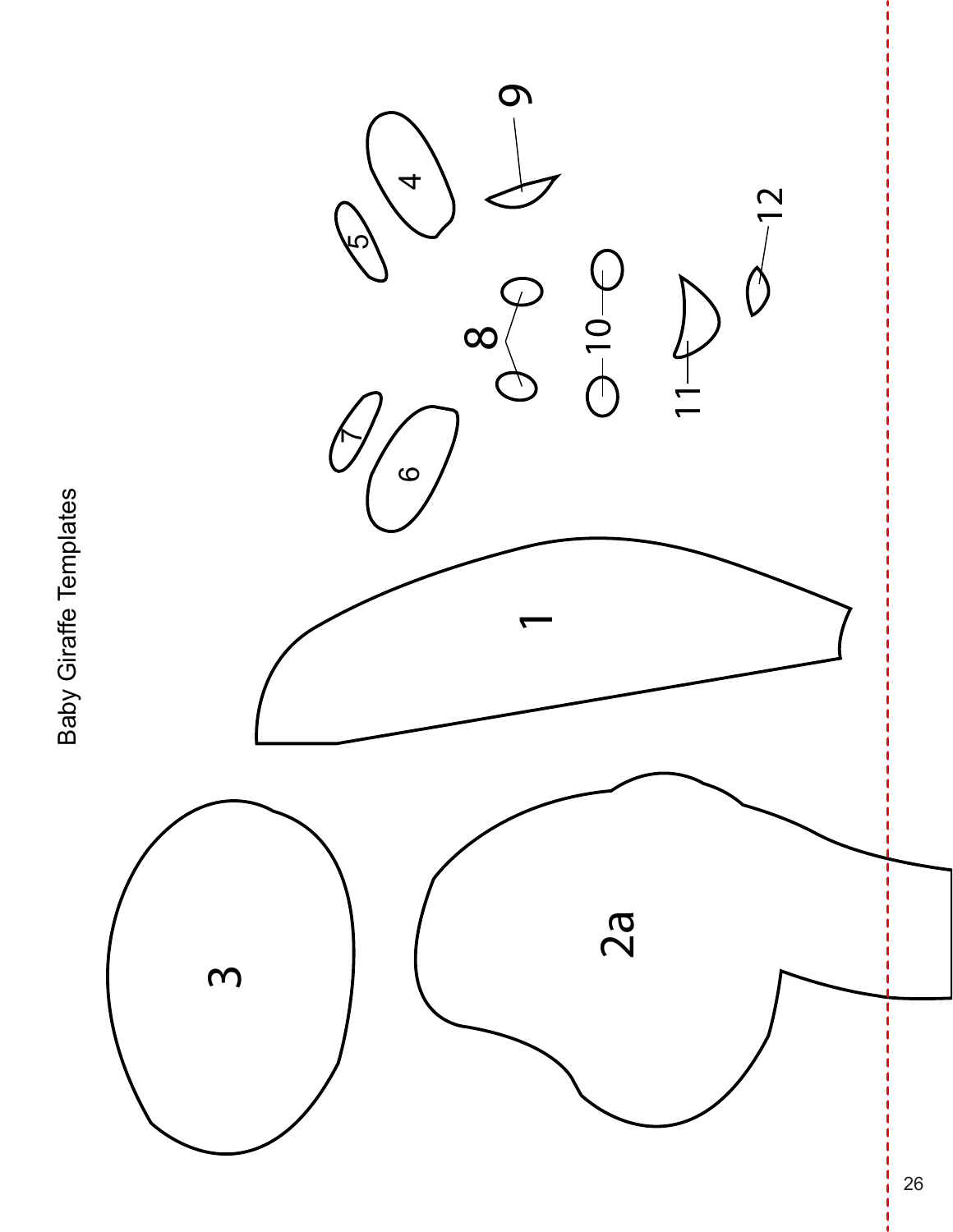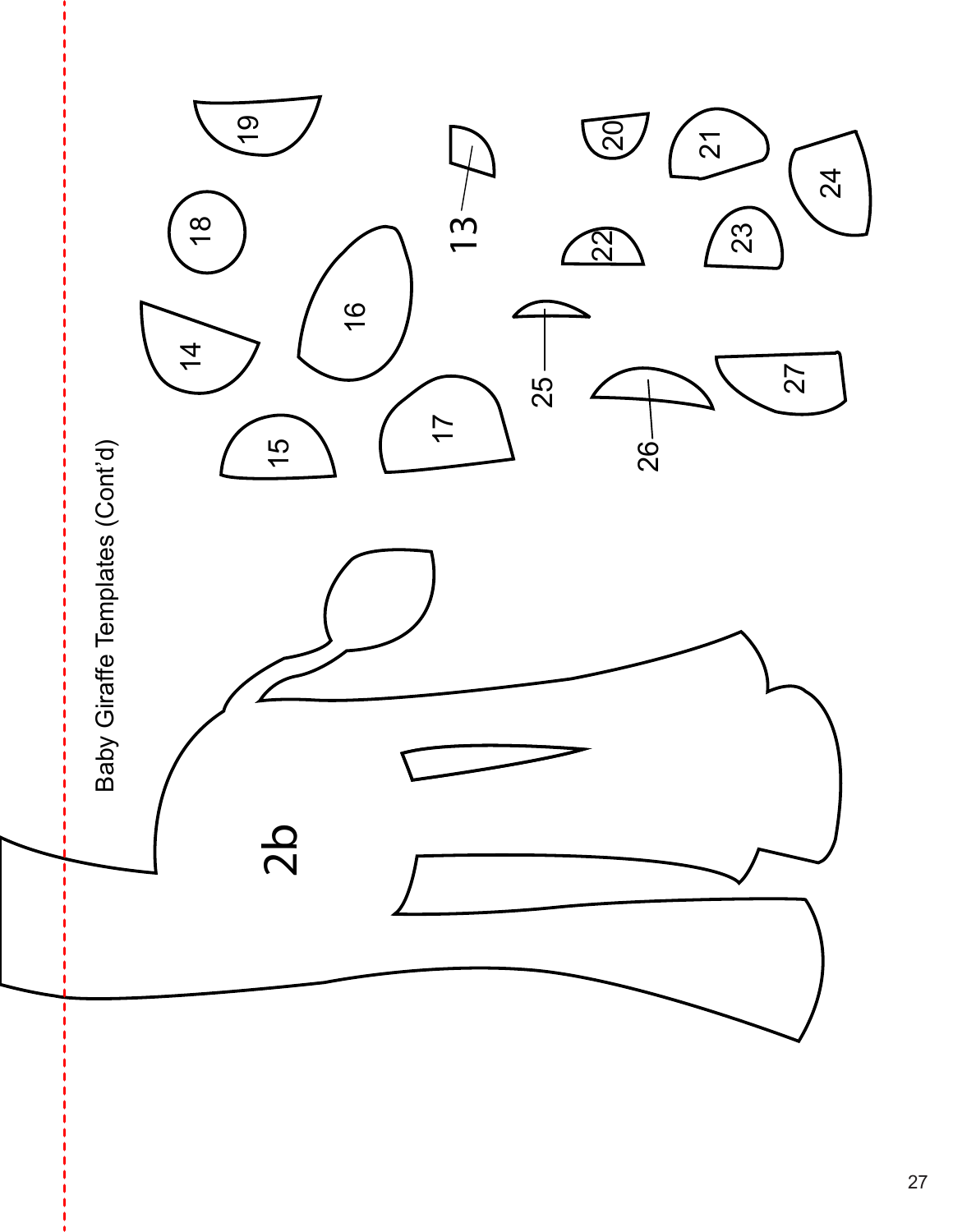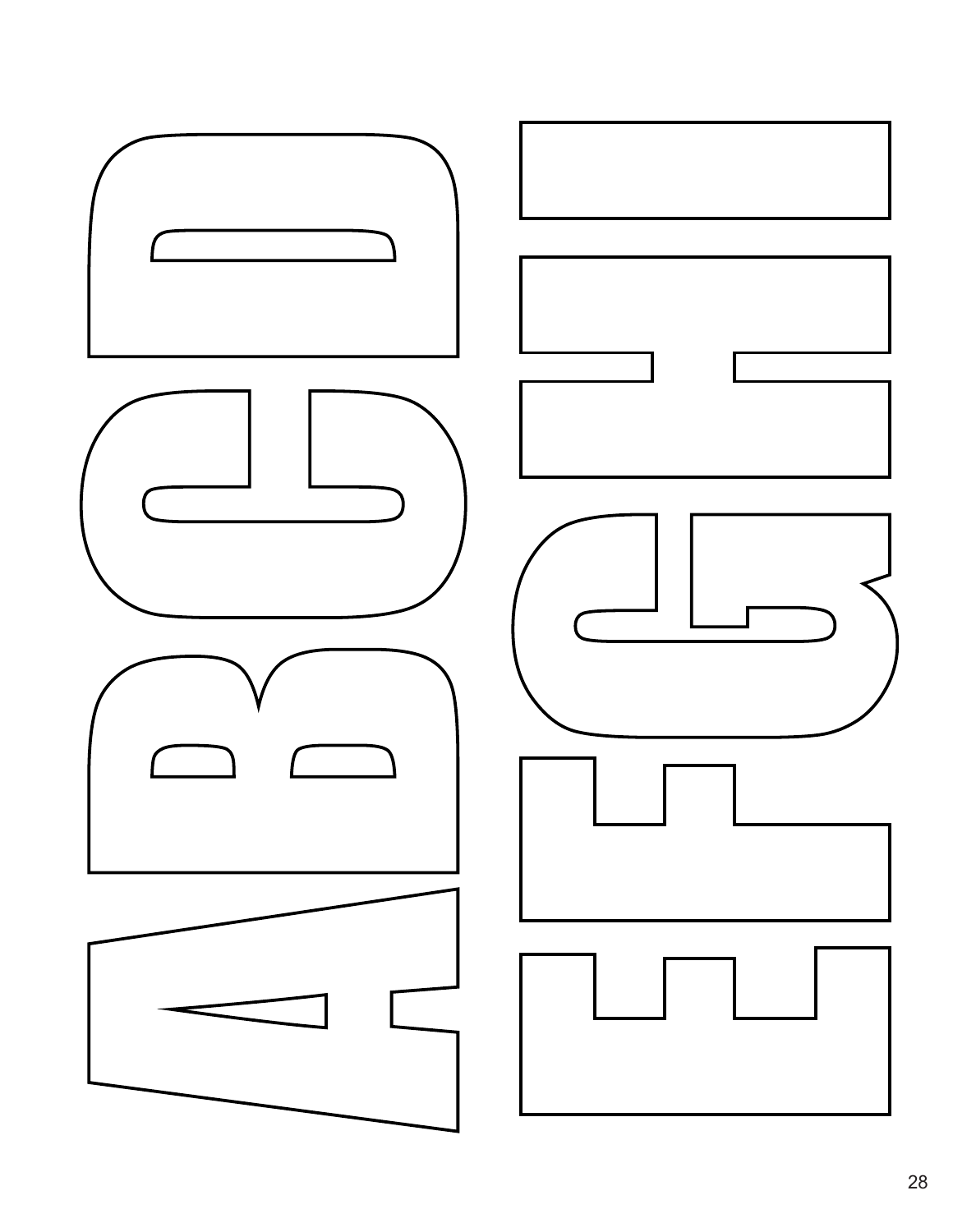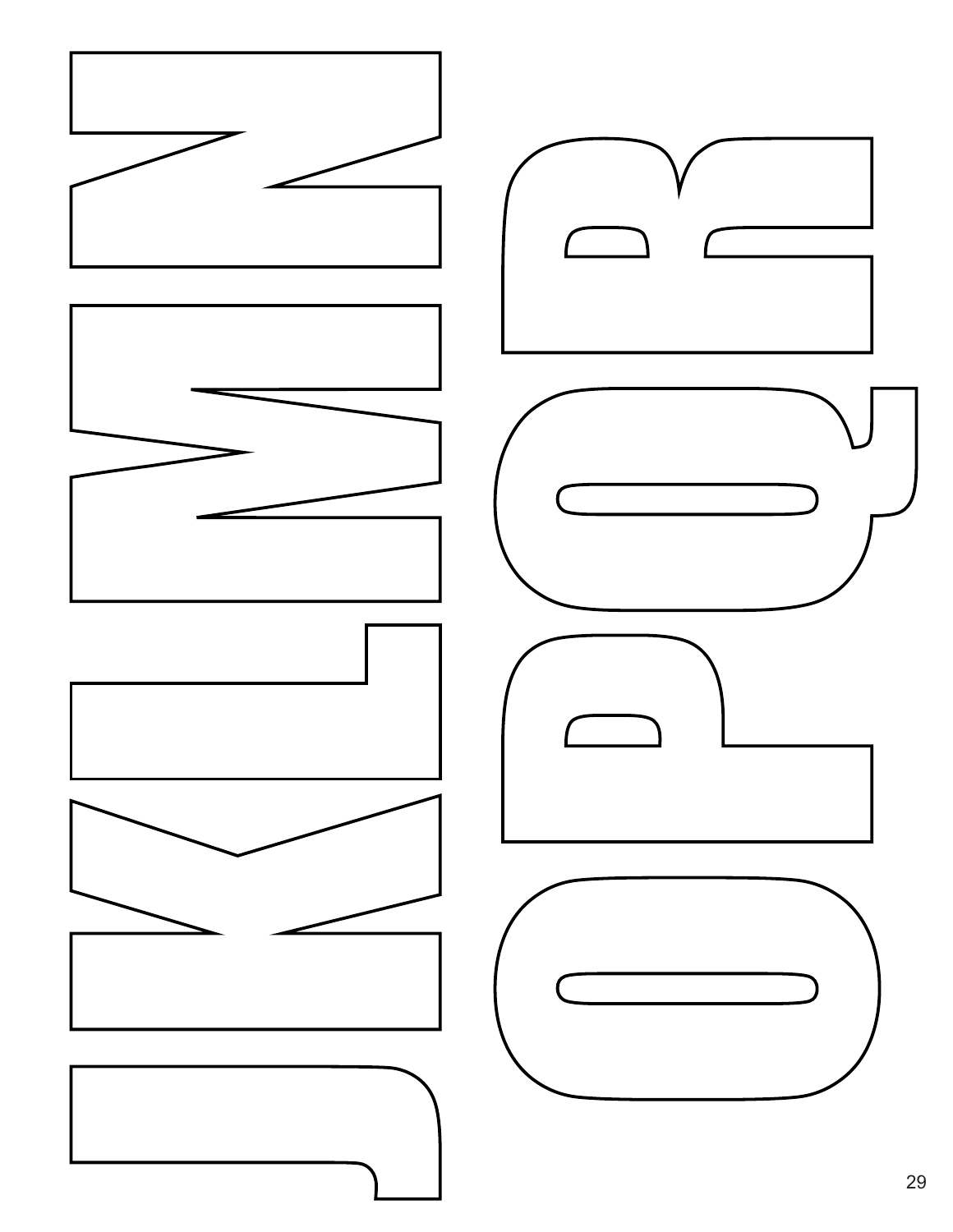